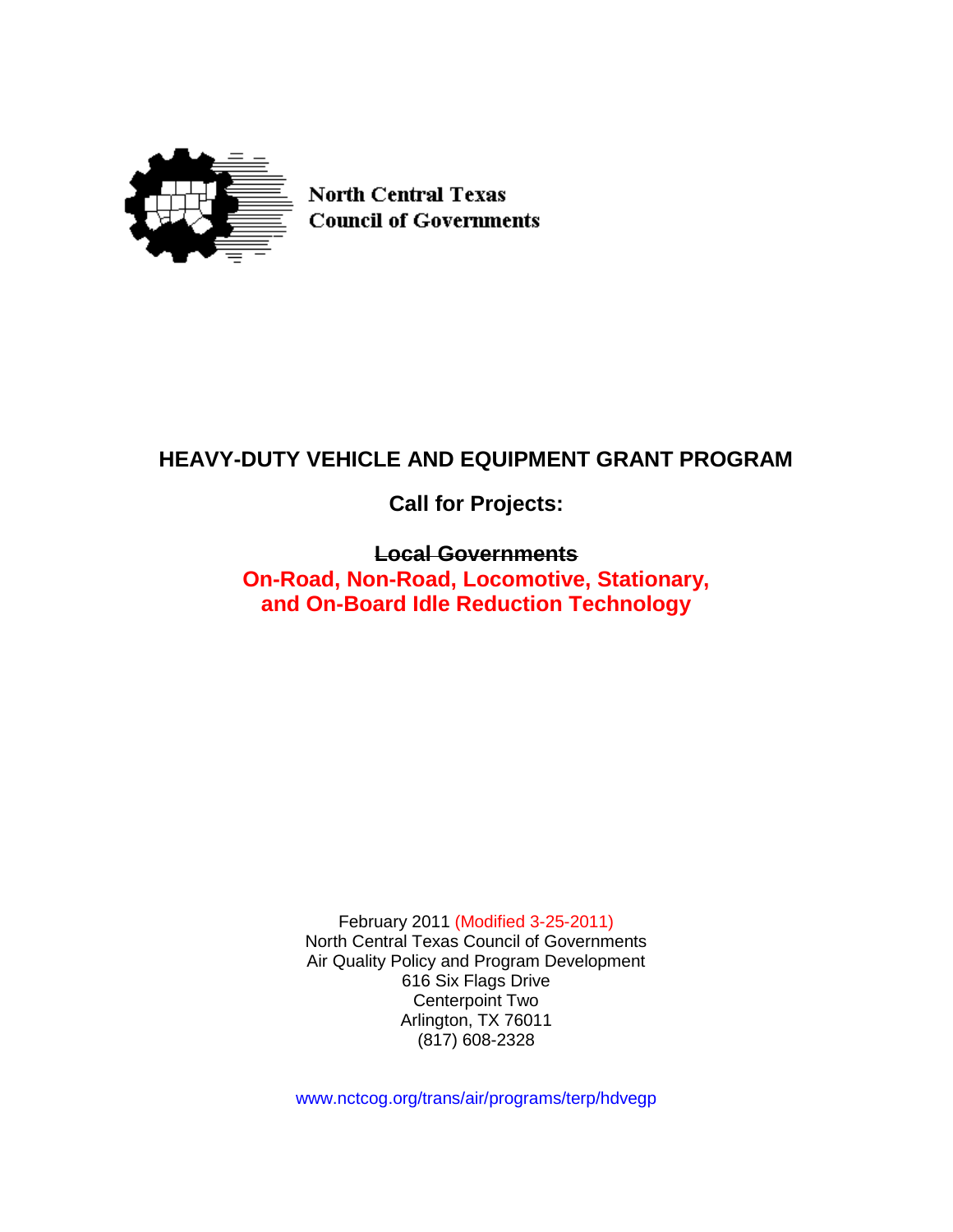# **CONTENTS**

| <b>INTRODUCTION</b>                                                 |  |
|---------------------------------------------------------------------|--|
| <b>PURPOSE</b>                                                      |  |
|                                                                     |  |
| <b>SCHEDULE</b>                                                     |  |
|                                                                     |  |
| <b>ELIGIBLE AREAS</b>                                               |  |
|                                                                     |  |
|                                                                     |  |
|                                                                     |  |
|                                                                     |  |
|                                                                     |  |
|                                                                     |  |
|                                                                     |  |
|                                                                     |  |
|                                                                     |  |
|                                                                     |  |
| CALCULATING NO <sub>v</sub> EMISSIONS REDUCTIONS AND COST PER TON21 |  |
|                                                                     |  |
| <b>APPLICATION PROCESS.</b>                                         |  |
| <b>SELECTION CRITERIA</b>                                           |  |
| GRANT ADMINISTRATION AND REIMBURSEMENT OF EXPENSES24                |  |
|                                                                     |  |
| <b>DEFINITIONS</b>                                                  |  |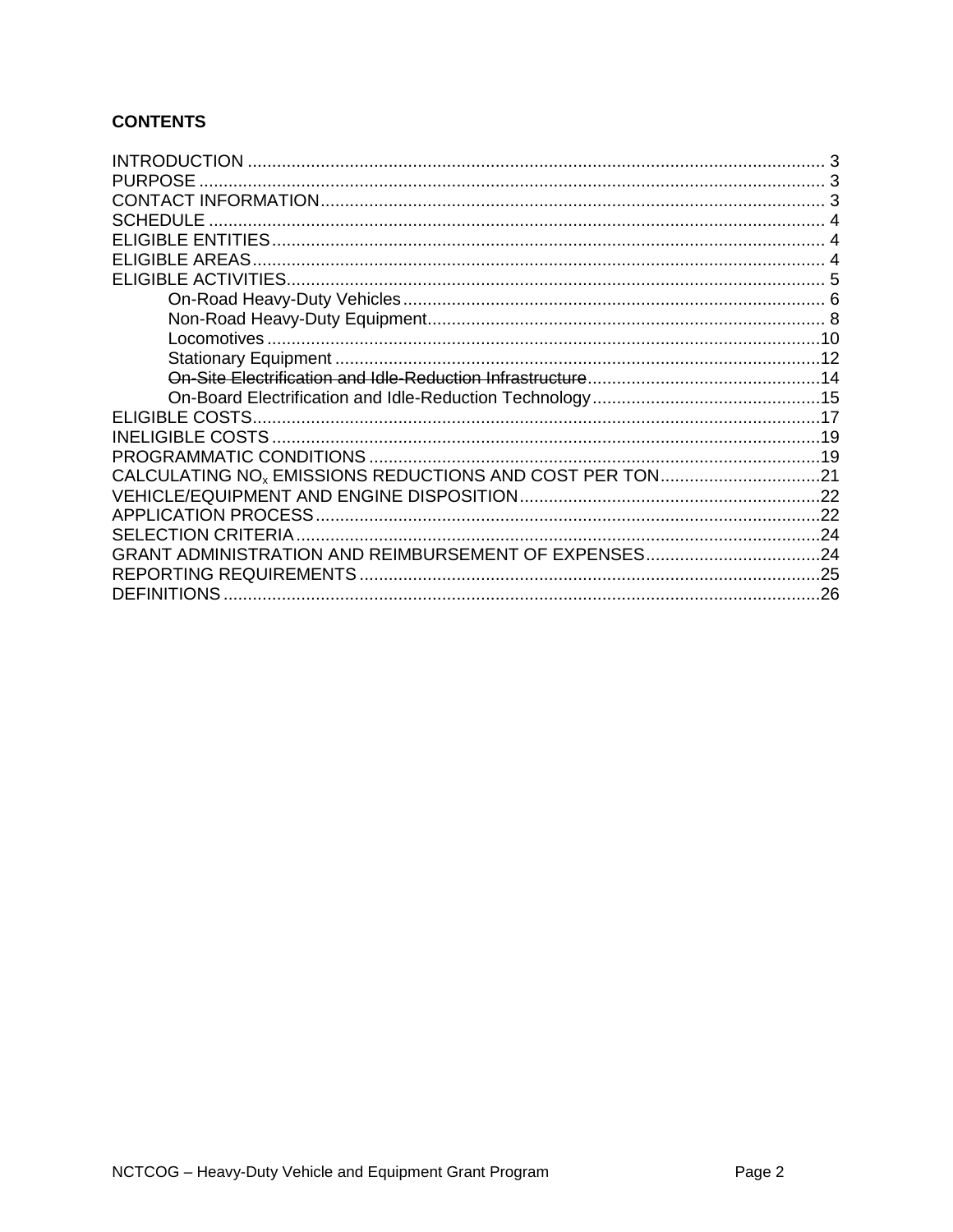## <span id="page-2-0"></span>**INTRODUCTION**

The Heavy-Duty Vehicle and Equipment Grant Program (HDVEGP) was established to provide financial assistance for the implementation of projects that reduce emissions from heavy-duty engines in the Dallas-Fort Worth (DFW) nine-county ozone nonattainment area; thereby, supporting efforts to reduce ozone concentrations and improve air quality in this region. This program is focused on three emphasis areas: local government projects, construction equipment projects, and idle reduction projects. Funds for this Call for Projects (CFP) are made available through a grants from the Texas Commission on Environmental Quality (TCEQ). The CFP is being administered by the North Central Texas Council of Governments (NCTCOG) and is consistent with the requirements set forth in the approved Texas Emissions Reduction Plan (TERP) Guidelines for Emissions Reduction Incentive Grants – RG-388, revised April 2008 May 2010. The TERP guidelines are available in their entirety at [www.terpgrants.org.](http://www.terpgrants.org/)

This document contains criteria for grants awarded through the HDVEGP for implementation of local government projects only. Criteria for other project types are available in separate CFP documents at [www.nctcog.org/trans/air/programs/terp/hdvegp.](http://www.nctcog.org/trans/air/programs/terp/hdvegp)

## <span id="page-2-1"></span>**PURPOSE**

Nine counties in the DFW area have been classified as serious nonattainment under the National Ambient Air Quality Standard for ozone, meaning ground-level ozone concentrations in these counties exceed the federal health-based limit as set forth by the EPA. Ozone is formed when emissions of nitrogen oxides  $(NO<sub>x</sub>)$  and volatile organic compounds  $(VOC)$  react in the presence of sunlight and heat. Numerous efforts are being implemented to reduce emissions that contribute to ozone formation. The region is considered  $NO<sub>x</sub>$ -limited, indicating that  $NO<sub>x</sub>$ emissions are the primary determinant of ground-level ozone formation; therefore, most strategies implemented at the regional level focus on reducing emissions of NO<sub>x</sub>.

## <span id="page-2-2"></span>**CONTACT INFORMATION**

CFP information, including application forms, calculators, and a sample contract, are available at [www.nctcog.org/trans/air/programs/terp/hdvegp.](http://www.nctcog.org/trans/air/programs/terp/hdvegp) Potential applicants may also contact NCTCOG staff with any questions or comments:

Amanda Brimmer Senior Transportation Planner 817-608-2354 [abrimmer@nctcog.org](mailto:abrimmer@nctcog.org)

Whitney Buehrle Transportation Planner II 817-608-2328 [wbuehrle@nctcog.org](mailto:wbuehrle@nctcog.org)

Carrie Reese Program Manager 817-608-2353 [creese@nctcog.org](mailto:creese@nctcog.org)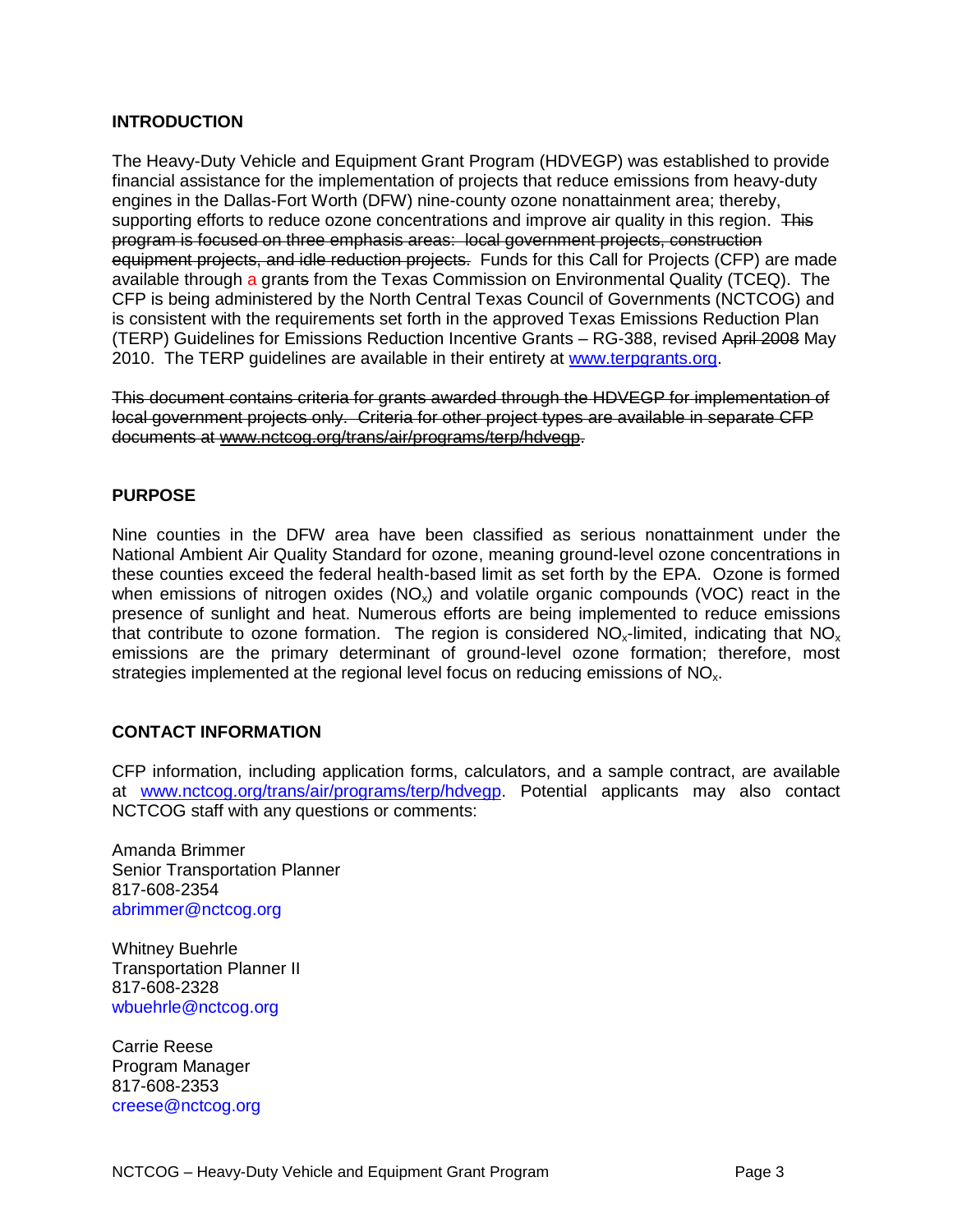## <span id="page-3-0"></span>**SCHEDULE**

| <b>Task</b>                                      | <b>Dates</b>                                                                                             |
|--------------------------------------------------|----------------------------------------------------------------------------------------------------------|
| Call for Projects Opens                          | February 14, 2011                                                                                        |
| <b>Application Deadline</b>                      | Every second Friday of the month at 5:00 pm<br>Central Time beginning March 11, 2011 on April<br>8, 2011 |
| Evaluate & Select Proposals                      | Monthly until funds are exhausted April 2011                                                             |
| <b>Announce Awarded Projects</b>                 | Monthly until funds are exhausted April 2011                                                             |
| Contracting                                      | Ongoing upon award announcement                                                                          |
| <b>Technology Procurement &amp; Installation</b> | Upon executed contract; must be completed by<br>July 31 June 30, 2011                                    |
| <b>Request for Reimbursement</b>                 | July 31 June 30, 2011                                                                                    |

## <span id="page-3-1"></span>**ELIGIBLE ENTITIES**

This grant program is open to all public and private entities that operate on-road heavy-duty vehicles, non-road equipment, locomotives, and/or stationary engines on-board idle-reduction projects primarily within the DFW ozone nonattainment area (see the section "Eligible Areas" below). Stationary engines are eligible for funding for public entities only.

Public entities in which a NCTCOG or TCEQ employee, spouse, or family member of a NCTCOG or TCEQ employee has a direct or indirect interest, financial or otherwise, may be prohibited from receiving a grant, depending upon the nature of the interest. Any questions regarding the eligibility of an entity to apply for a grant should be referred to NCTCOG staff early in the application process.

## <span id="page-3-2"></span>**ELIGIBLE AREAS**

All Local government projects must occur within the nine counties of the DFW ozone nonattainment area in order to be eligible. The DFW ozone nonattainment area includes Collin, Dallas, Denton, Ellis, Johnson, Kaufman, Parker, Rockwall, and Tarrant Counties. Seventy-five percent of usage must occur within the eligible counties or on designated roadways outlined below. Usage outside of the HDVEGP eligible counties will not count towards emissions reductions used to determine the cost-effectiveness of the project. These nine counties and designated roadways are shown in the map below.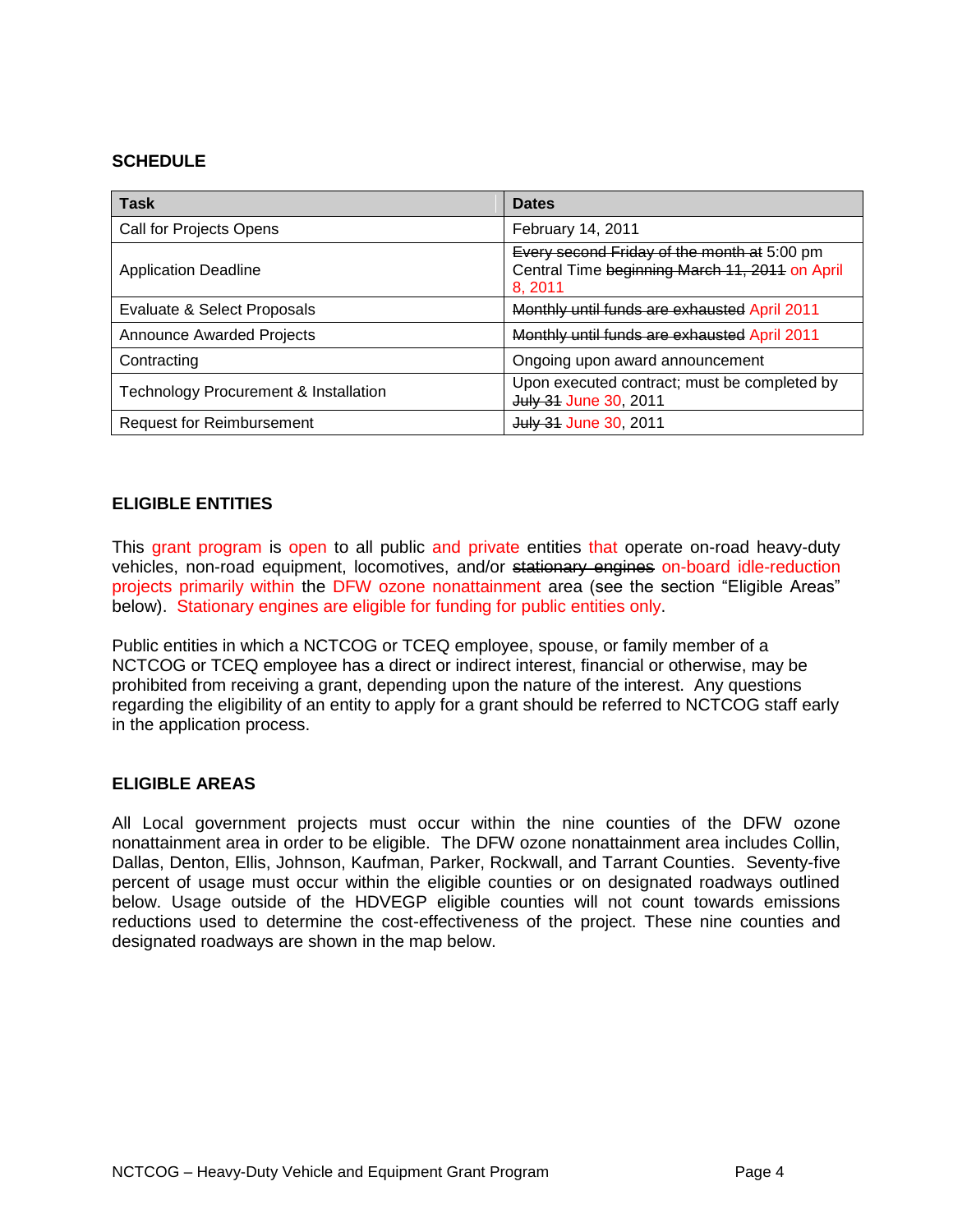

#### **Eligible Areas of Operation for Local Government Projects**

- $\bullet$ Interstate Highway 10 from the Texas–New Mexico border to the Texas-Louisiana border,
- IH 20 from Interstate Highway 10 to the Texas-Louisiana border,
- $\bullet$ IH 30 from the Rockwall County to the Texas-Arkansas border,
- IH 35 from the Texas-Mexico border to the Texas-Oklahoma border,
- IH 37 from the Gulf of Mexico to Bexar County,
- IH 45 from the Montgomery County to Ellis County,
- U.S. Highway 59 from the Texas-Mexico border to the Texas-Arkansas border,  $\bullet$
- US 79 from Williamson County to the Texas-Louisiana border,  $\bullet$
- US 281 from the Texas-Mexico border to the Texas-Oklahoma border,
- US 77 from the Texas-Mexico border to Ellis County, and
- US 290 from IH 10 to Waller County.

On-site and On-board idle reduction projects have additional restrictions. Usage is eligible only in areas outside jurisdictions with idling restrictions (Texas Administrative Code, Title 30, §114.512). Potential applicants should contact NCTCOG staff regarding the eligibility of a proposed idle reduction infrastructure installation. Information on such restrictions, including a map and list of adopting jurisdictions, is available at [www.EngineOffNorthTexas.org.](../Application%20Data/Microsoft/Word/www.EngineOffNorthTexas.org)

## <span id="page-4-0"></span>**ELIGIBLE ACTIVITIES**

Activities that may be eligible under this program are outlined below. Vehicles and equipment used primarily for competition or recreation are not eligible for funding under any of the project categories.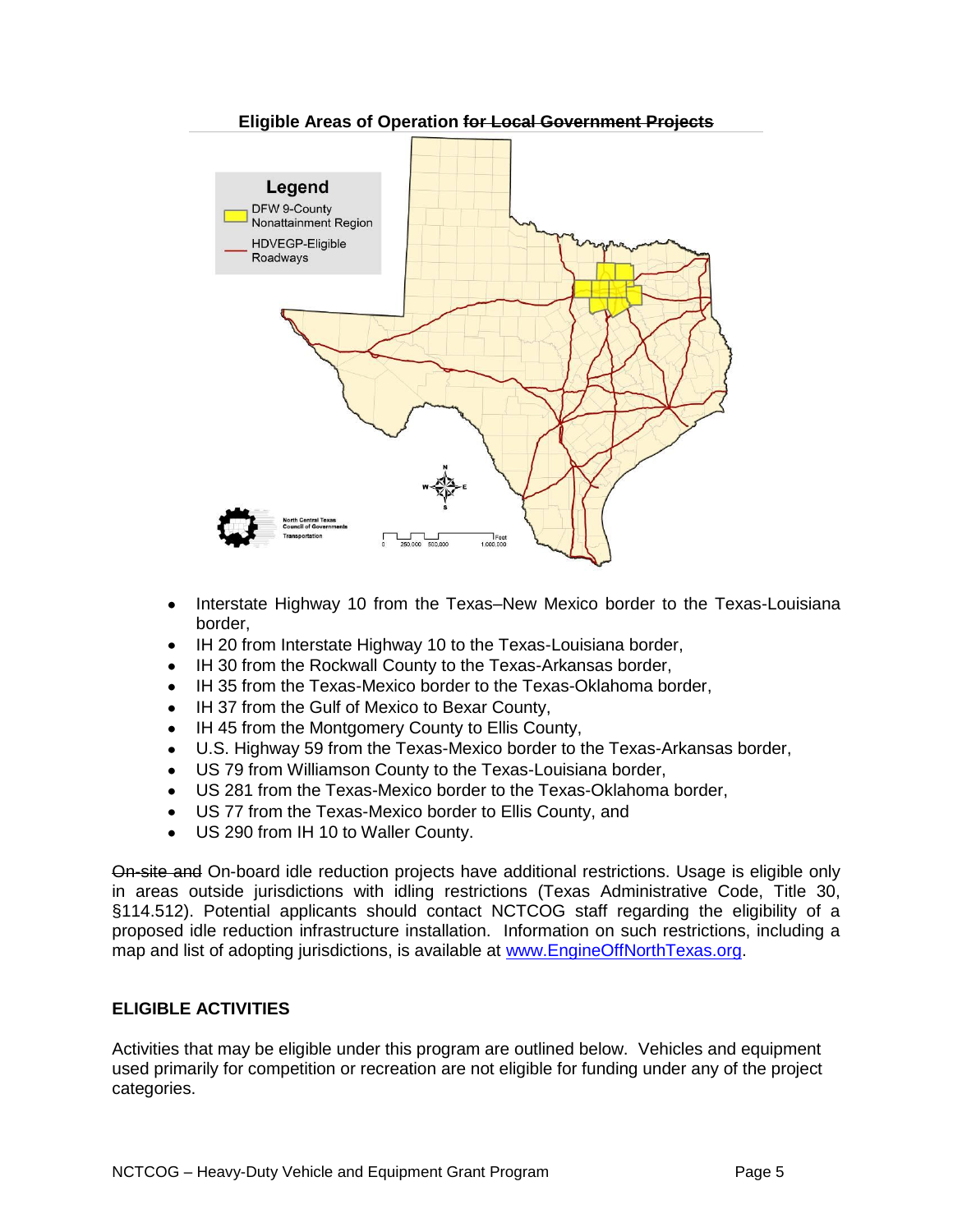### <span id="page-5-0"></span>**On-Road Heavy-Duty Vehicles**

On-road heavy-duty vehicles with a gross vehicle weight rating (GVWR) of 8,500 pounds or more are eligible for grant funding under this program. On-road vehicles used exclusively for off-road purposes; and therefore, not subject to State vehicle-registration requirements, may be considered for eligibility by the NCTCOG in particular cases.

#### *Replacements*

This category is for the replacement of an on-road heavy-duty vehicle with a new or newer on-road heavy-duty vehicle. For this category, the applicant must be replacing a vehicle with a minimum of five years of remaining useful life.

Activity Life: The applicant must commit to using the vehicle in the eligible counties and to monitor and report to NCTCOG for a minimum of five up to a maximum of seven years. The purchase of the replacement vehicle may not have been made prior to the open date of this call for projects.

Usage: More than 25 percent in eligible counties, and at least 75 percent of the annual usage projected for the Activity Life must be projected to take place in one or more of the eligible counties or designated highways. For most on-road vehicles, annual usage is to be measured using miles of operation. For refuse vehicles, street sweepers, and other vehicles with substantial power-take-off operations, fuel consumption should be used as the usage factor. NCTCOG may consider using either miles of operation or fuel consumption for particular applications on a case-by-case basis.

Ownership: The applicant must have owned the vehicle for a minimum of two years immediately preceding the grant application, and, unless otherwise approved by the NCTCOG, the vehicle must have been registered and used in Texas for the preceding two years, must be operational, and must have a current safety inspection (if a safety inspection is required for that vehicle and use). However, the use of the vehicles being replaced must not have changed. NCTCOG may require additional documentation to verify that the vehicle being replaced would have continued to be used within the eligible counties for the Activity Life.

Type: The 8,500+ pounds GVWR replacement vehicle must be of the same type, and should be intended for use in the same application (e.g., regional delivery), as the vehicle being replaced.

Certification: The replacement vehicle must be certified to emit at least 25 percent less  $NO<sub>x</sub>$  than the vehicle being replaced. The baseline for comparison of emissions is the difference between the emissions of the vehicle being replaced and the emissions of the vehicle being purchased. "Certified" means approval by the U.S. EPA, the California Air Resources Board (CARB), or acceptance on other grounds by the NCTCOG.

#### *Repowers*

This category is for the replacement of an existing engine on an on-road heavy-duty vehicle with a new, rebuilt, or remanufactured engine. Repowers resulting in any alteration from an original configuration of a vehicle or engine must ensure that altered vehicles and engines continue to meet required emissions standards. Eligible rebuilt or remanufactured engines must use original-equipment manufacturer (OEM)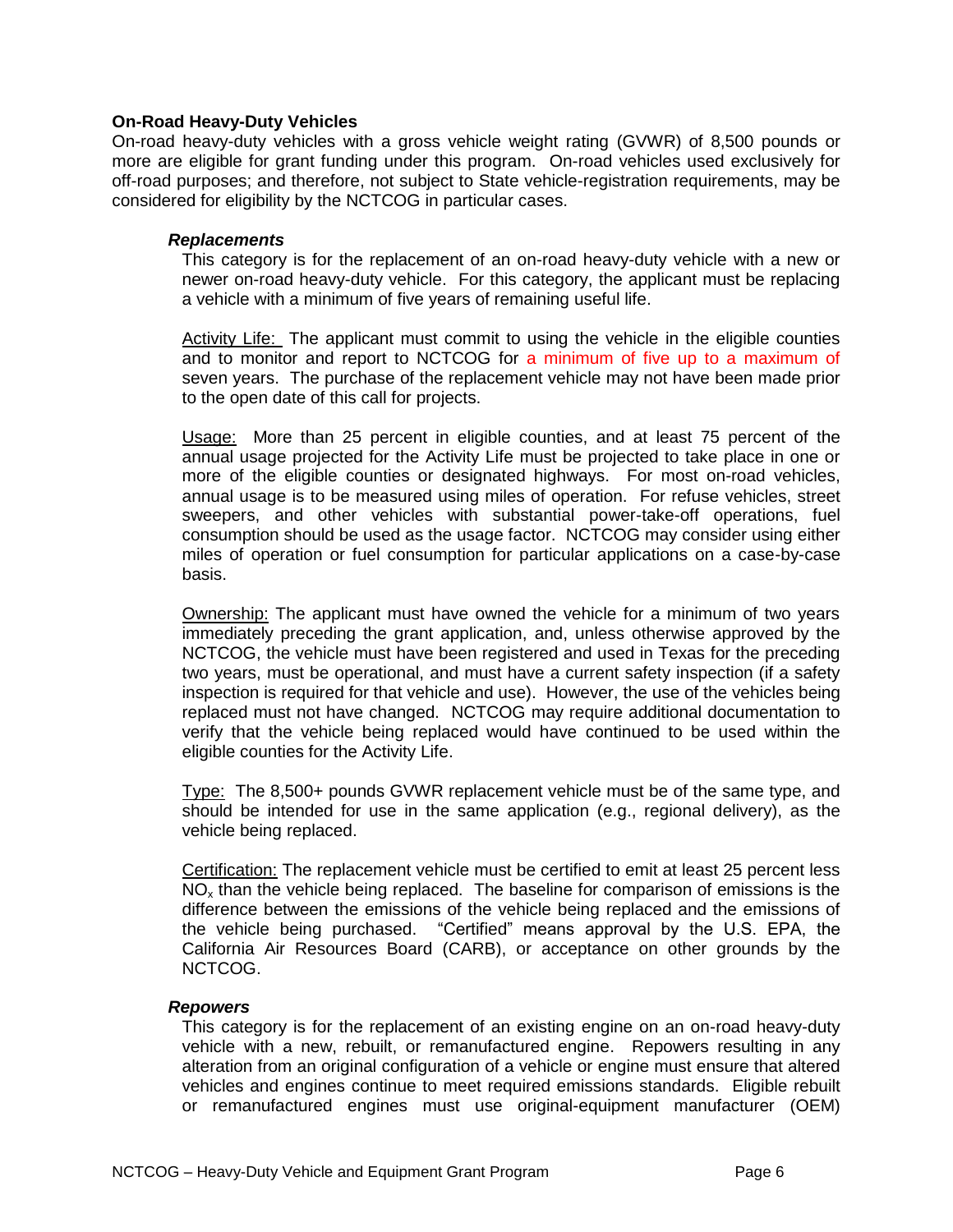components only and be purchased from the OEM or its authorized dealers or distributors. NCTCOG may accept engines from suppliers not connected with the OEM, subject to a case-by-case determination.

Activity Life: The applicant must commit to using the vehicle in the eligible counties and to monitor and report to NCTCOG for a minimum of five up to a maximum of seven years. The purchase of the new engine may not have been completed prior to 12 months preceding the second Friday deadline of the month the application is received.

Usage: More than 25 percent in eligible counties and at least 75 percent of the annual usage of the vehicle projected for the Activity Life must be projected to take place in one or more of the eligible counties or designated highways. For most on-road vehicles, annual usage is to be measured using miles of operation. For refuse vehicles, street sweepers, and other vehicles with substantial power-take-off operations, fuel consumption should be used as the usage factor. NCTCOG may consider using either miles of operation or fuel consumption for particular applications on a case-by-case basis.

Certification: The engine must be certified to emit 25 percent less  $NO<sub>x</sub>$  than the engine being replaced, based on the federal standard for that engine. "Certified" means approval by the U.S. EPA, the CARB, or acceptance on other grounds by NCTCOG.

#### *Retrofit or Add-On of Emissions-Reduction Technology*

This category is for the retrofit of an existing engine on an on-road heavy-duty vehicle, or adding on devices to the vehicle. Retrofits and add-on activities resulting in any alteration from an original configuration of a vehicle or engine must ensure that altered vehicles and engines continue to meet required emissions standards. Importantly, aftermarket systems for converting a vehicle and engines to alternative fuel operation must comply with EPA certification requirements.

Activity Life: The applicant must commit to using the vehicle in the eligible counties and to monitor and report to NCTCOG for a minimum of seven five years up to a maximum of 10 years. The purchase of the new technology may not have been completed prior to 12 months preceding the second Friday deadline of the month the application is received.

Usage: More than 25 percent in eligible counties and at least 75 percent of the annual usage of the vehicle projected for the Activity Life must be projected to take place in one or more of the eligible counties or designated highways or roadways. For most on-road vehicles, annual usage is to be measured using miles of operation. For refuse vehicles, street sweepers, and other vehicles with substantial power-take-off operations, fuel consumption should be used as the usage factor. NCTCOG may consider using either miles of operation or fuel consumption for particular applications on a case-by-case basis.

Verification: Emissions standards for retrofit and add-on activities are based on the model year of the engine being retrofitted. To be eligible for funding, the retrofit or add-on systems must be verified to emit at least 25 percent less  $NO<sub>x</sub>$  than the engine prior to the retrofit or add-on. "Verified" means approval by the U.S. EPA, CARB, or acceptance on other grounds by NCTCOG.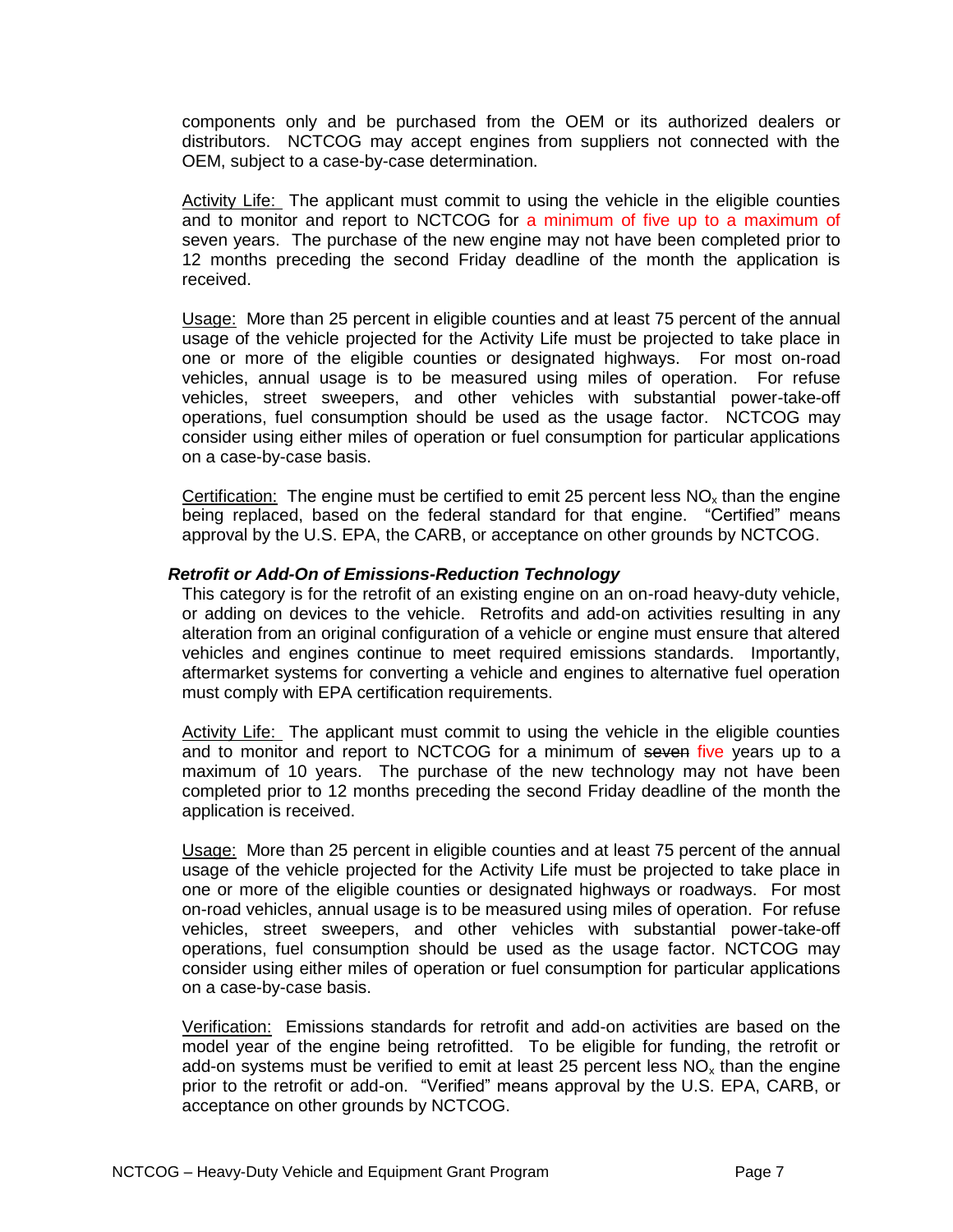Detailed information on verified idle reduction systems is available through the resources outlined in the table below. Applicants are encouraged to consult these lists for information on different companies and products.

| <b>Source</b>                                               | <b>Web site</b>                         |
|-------------------------------------------------------------|-----------------------------------------|
| <b>EPA Verified Diesel</b><br><b>Retrofit Technologies</b>  | www.epa.gov/oms/retrofit/verif-list.htm |
| <b>CARB Verified Diesel</b><br><b>Retrofit Technologies</b> | www.arb.ca.gov/diesel/verdev/vt/cvt.htm |

### <span id="page-7-0"></span>**Non-Road Heavy-Duty Equipment**

Non-road equipment powered by an engine rated at 25 horsepower or greater is eligible for grant funding under this program. For replacement and repower projects, this requirement refers to the horsepower of the engine being replaced and does not apply to the replacement engine or technology. For most non-road equipment, annual usage is to be measured using hours of operation. For equipment without an hour meter installed and no viable mechanism for measuring the hours of operation, fuel consumption maybe used as the usage factor, if accepted by the NCTCOG.

#### *Purchase or Lease*

This category is for the purchase or lease of new non-road equipment.

Activity Life: The applicant must commit to using the equipment in the eligible counties and to monitor and report to NCTCOG for a minimum of five years. The purchase of the new piece of equipment may not have been completed prior to 12 months preceding the second Friday deadline of the month the application is received.

Usage: More than 75 percent of the annual use of the equipment projected for the Activity Life must be projected to take place in one or more of the eligible counties. Leases must be for the length of the Activity Life. Annual use will be measured by either hours of operation or fuel consumption.

Certification: To be eligible for funding, the engine on the new piece of equipment must be certified to emit at least 25 percent less  $NO<sub>x</sub>$  than required under the current year federal standard for a non-road engine of that horsepower. "Certified" means approval by the U.S. EPA, CARB, or acceptance on other grounds by NCTCOG.

#### *Replacement*

This category is for the replacement of non-road equipment with a new or newer piece of non-road equipment. For this category, the applicant must be replacing a piece of equipment with a minimum of five years of remaining useful life.

Activity Life: The applicant must commit to using the piece of equipment in the eligible counties and to monitor and report to NCTCOG for minimum of five years up to a maximum of seven years. The purchase of the replacement equipment may not have been made prior to the open date of this call for projects.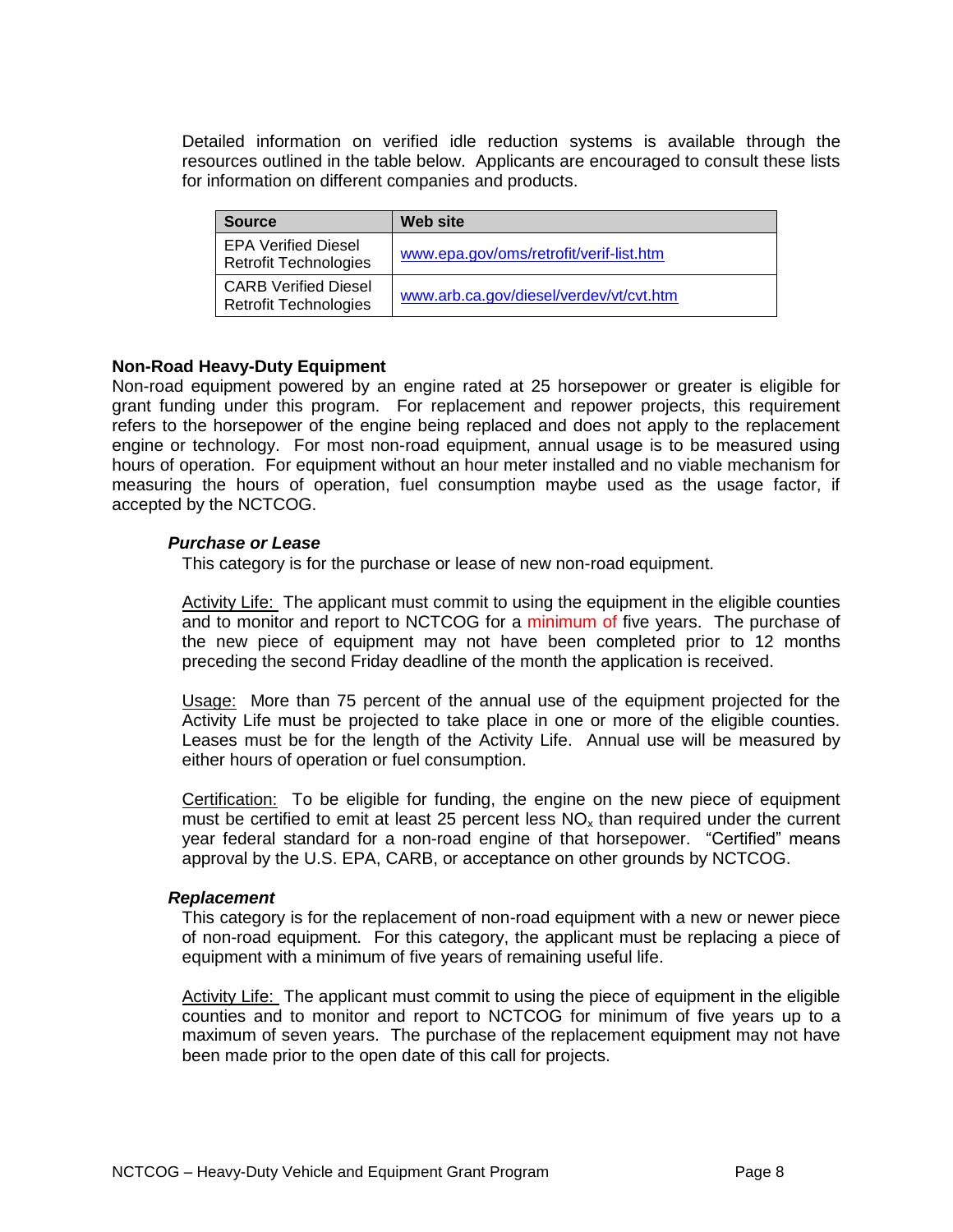Usage: The engine on the replacement equipment must be certified to emit at least 25 percent less  $NO<sub>x</sub>$  compared with the engine being replaced. "Certification" means approval by the U.S. EPA, CARB, or acceptance on other grounds by NCTCOG. Annual usage is to be measured by either hours of operation or fuel consumption.

Type: The replacement equipment must be of the same type, and should be intended for use in the same application (e.g., excavator, compactor, grader) as the equipment being replaced.

Ownership: The applicant must have owned the equipment for a minimum of two years immediately preceding the grant application, and, unless otherwise approved by NCTCOG, the equipment must have been located and used in Texas over the preceding two years and must be operational. The use of the equipment being replaced must not have changed. NCTCOG may require additional documentation that the equipment would have been used within the eligible counties.

Certification: The replacement equipment must be certified to emit at least 25 percent less  $NO<sub>x</sub>$  than the equipment being replaced. The baseline for comparison of emissions is the difference between the emissions of the equipment being replaced and the emissions of the equipment being purchased. "Certified" means approval by the U.S. EPA, the CARB, or acceptance on other grounds by NCTCOG.

#### *Repower*

This category is for the replacement of an existing engine on a non-road piece of equipment with a new, rebuilt, or remanufactured engine. Eligible rebuilt or remanufactured engines must use OEM components only and be purchased from the OEM or its authorized dealers and distributors. NCTCOG may accept engines from suppliers not connected with the OEM, subject to a case-by-case determination.

Activity Life: The applicant must commit to using the piece of equipment in the eligible counties and to monitor and report to NCTCOG for a minimum of five years up to a maximum of seven years. The repowered equipment may not have been completed prior to 12 months preceding the second Friday deadline of the month the application is received.

Usage: More than 75 percent of the annual usage of the equipment projected for the Activity Life must be projected to take place in one or more of the eligible counties. Annual usage is to be measured by either hours of operation or fuel consumption.

Certification: The engine must be certified to emit at least 25 percent less  $NO<sub>x</sub>$  as compared with the engine being replaced. "Certified" means approval by the U.S. EPA, CARB, or acceptance on other grounds by NCTCOG.

#### *Retrofit or Add-On of Emissions-Reduction Technology*

This category is for the retrofit of an existing engine on non-road piece of equipment, or adding devices onto the equipment.

Activity Life: The applicant must commit to using the piece of equipment in the eligible counties and to monitor and report to NCTCOG for a minimum of five years up to a maximum of ten years. The purchase of the new technology may not have been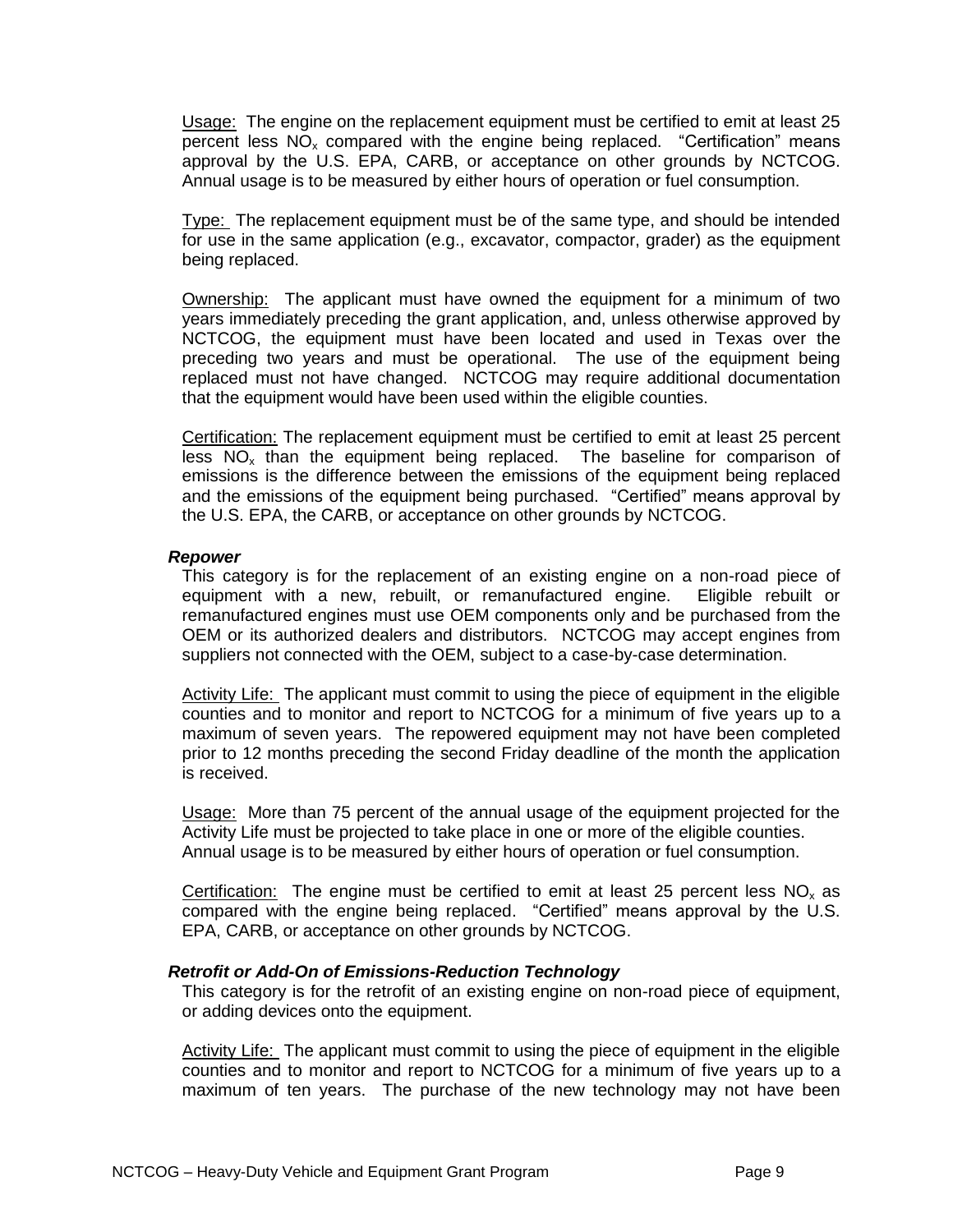completed prior to 12 months preceding the second Friday deadline of the month the application is received.

Usage: More than 75 percent of the annual usage of the equipment projected for the Activity Life must be projected to take place in one or more of the eligible counties. Annual usage will be measured by either hours of operation or fuel consumption.

Verification: To be eligible for funding, the retrofit or add-on systems must be verified to emit at least 25 percent less  $NO<sub>x</sub>$  as compared with the engine prior to the retrofit or add-on. "Verified" means approval by the U.S. EPA, CARB, or acceptance on other grounds by NCTCOG.

Detailed information on verified idle reduction systems is available through the resources outlined in the table below. Applicants are encouraged to consult these lists for information on different companies and products.

| <b>Source</b>                                               | <b>Web site</b>                         |
|-------------------------------------------------------------|-----------------------------------------|
| <b>EPA Verified Diesel</b><br><b>Retrofit Technologies</b>  | www.epa.gov/oms/retrofit/verif-list.htm |
| <b>CARB Verified Diesel</b><br><b>Retrofit Technologies</b> | www.arb.ca.gov/diesel/verdev/vt/cvt.htm |

#### <span id="page-9-0"></span>**Locomotives**

#### *Purchase or Lease*

This category is for the purchase or lease of new locomotives.

Activity Life: The applicant must commit to using the locomotive in the eligible counties and to monitor and report to NCTCOG for a minimum of seven five years up to a maximum of twenty years. The purchase of the new locomotive may not have been completed prior to 12 months preceding the second Friday deadline of the month the application is received.

Usage: More than 75 percent of the annual use of the locomotive projected for the Activity Life must be projected to take place in one or more of the eligible counties. Leases must be for the length of the Activity Life. Annual use will be measured by fuel consumption.

Certification: To be eligible for funding, the engine on the new locomotive must be certified to emit at least 25 percent less  $NO<sub>x</sub>$  than required under the current year federal standard for that engine.

#### *Replacement*

This category is for the replacement of a locomotive with a new or newer locomotive. For this category, the applicant must be replacing a locomotive with a minimum of five years of remaining useful life.

Activity Life: The applicant must commit to using the locomotive in the eligible counties and to monitor and report to NCTCOG for minimum of seven five years up to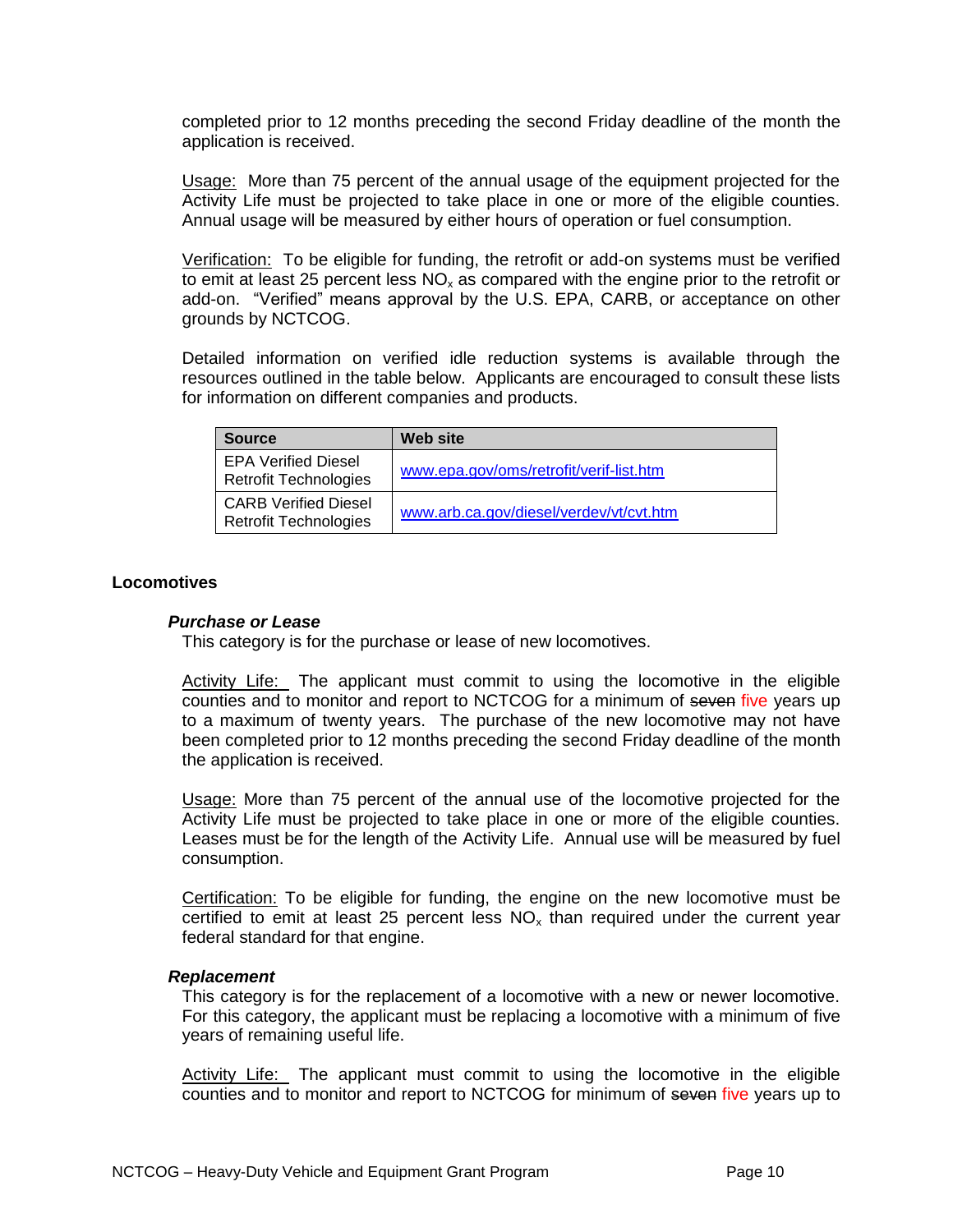a maximum of 10 years. The purchase of the replacement locomotive may not have been made prior to the open date of this call for projects.

Usage: More than 75 percent of the annual use projected for the Activity Life must take place in one or more of the eligible counties. Annual use will be measured by fuel consumption.

Type: The replacement locomotive must be of the same type and should be intended for use in the same application (e.g., switcher) as the locomotive being replaced.

Ownership: The applicant must have owned the locomotive for a minimum of two years immediately preceding the grant application, and, unless otherwise approved by NCTCOG, the locomotive must have been located and used in Texas over the preceding two years and must be operational. The use of the locomotive being replaced must not have changed. NCTCOG may require additional documentation that the locomotive would have been used within the eligible counties.

Certification: The engine on the replacement locomotive must be certified to emit at least 25 percent less  $NO<sub>x</sub>$  compared with the engine being replaced. "Certified" means approval by the U.S. EPA, the CARB, or acceptance on other grounds by the NCTCOG.

#### *Repower*

This category is for the replacement of an existing engine on a locomotive with a new, rebuilt, or remanufactured engine. Eligible rebuilt or remanufactured engines must use OEM components only and be purchased from the OEM or its authorized dealers and distributors. NCTCOG may accept engines from suppliers not connected with the OEM, subject to a case-by-case determination.

Activity Life: The applicant must commit to using the locomotive in the eligible counties and to monitor and report to NCTCOG for a minimum of seven five years up to a maximum of twenty years. The purchase of the new locomotive may not have been completed prior to 12 months preceding the second Friday deadline of the month the application is received.

Usage: More than 75 percent of the annual usage of the locomotive projected for the Activity Life must be projected to take place in one or more of the eligible counties. Annual use must be measured by fuel consumption.

Certification: The engine must be certified to emit at least 25 percent less  $NO<sub>x</sub>$  than the engine being replaced, based on the federal standard for that engine. ―Certification‖ means approval by the U.S. EPA, CARB, or acceptance on other grounds by the NCTCOG.

#### *Retrofit or Add-On of Emissions-Reduction Technology*

This category is for the retrofit of an existing engine on a locomotive, or for adding an emission control device onto the locomotive.

Activity Life: The applicant must commit to using the locomotive in the eligible counties and to monitor and report to NCTCOG for a minimum of seven five years up to a maximum of seven years. The purchase of the new locomotive may not have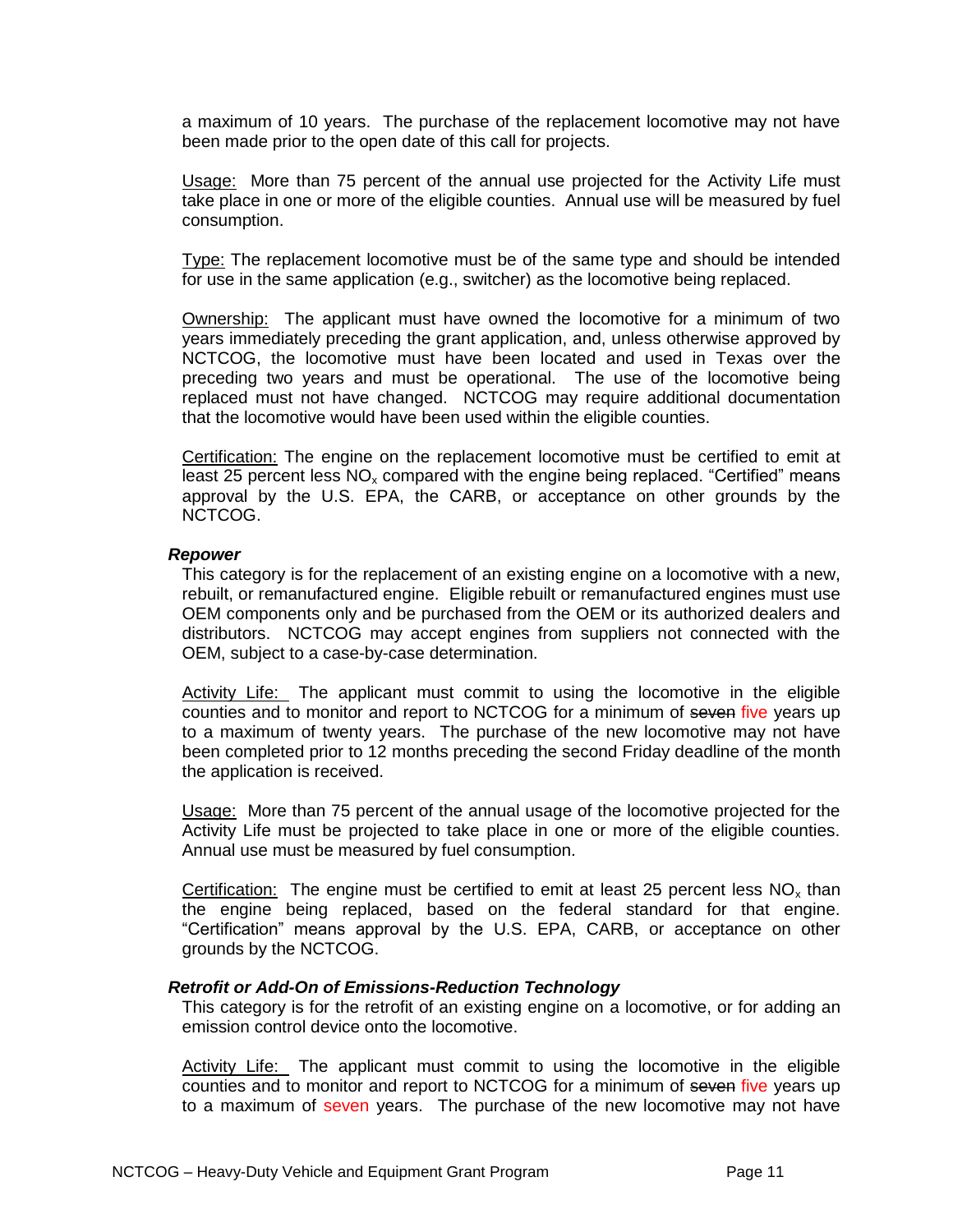been completed prior to 12 months preceding the second Friday deadline of the month the application is received.

Usage: More than 75 percent of the annual use of the locomotive projected for the Activity Life must be projected to take place in one or more of the eligible counties. Annual use normally should be measured using fuel consumption.

Verification: To be eligible for funding, the retrofit or add-on systems must be verified to reduce the  $NO<sub>x</sub>$  produced by the engine by 25 percent or more, compared with the engine prior to the retrofit or add-on. "Verified" means approval by the U.S. EPA, CARB, or acceptance on other grounds by NCTCOG.

Detailed information on verified idle reduction systems is available through the resources outlined in the table below. Applicants are encouraged to consult these lists for information on different companies and products.

| <b>Source</b>                                               | Web site                                |
|-------------------------------------------------------------|-----------------------------------------|
| <b>EPA Verified Diesel</b><br><b>Retrofit Technologies</b>  | www.epa.gov/oms/retrofit/verif-list.htm |
| <b>CARB Verified Diesel</b><br><b>Retrofit Technologies</b> | www.arb.ca.gov/diesel/verdev/vt/cvt.htm |

#### <span id="page-11-0"></span>**Stationary Equipment**

For most equipment, annual use normally is measured using hours of operation. However, for equipment without an hour meter installed, and no viable mechanism for measuring the hours of operation, fuel consumption may be used as the usage factor.

#### *Purchase or Lease*

This category is for the purchase or lease of new stationary equipment.

Activity Life: The applicant must commit to using the equipment in the eligible counties and to monitor and report to NCTCOG for a minimum of seven five years and a maximum of ten years. The purchase of the new piece of equipment may not have been completed prior to 12 months preceding the second Friday deadline of the month the application is received.

Usage: More than 75 percent of the annual use of the equipment projected for the Activity Life must be projected to take place in one or more of the eligible counties. Leases must be for the length of the Activity Life. Annual use will be measured by either hours of operation or fuel consumption.

Certification: To be eligible for funding, the engine on the new piece of equipment must be certified to emit at least 25 percent less  $NO<sub>x</sub>$  than required under the current year standard for an engine of that horsepower. "Certified" means approval by the U.S. EPA, CARB, or acceptance on other grounds by NCTCOG.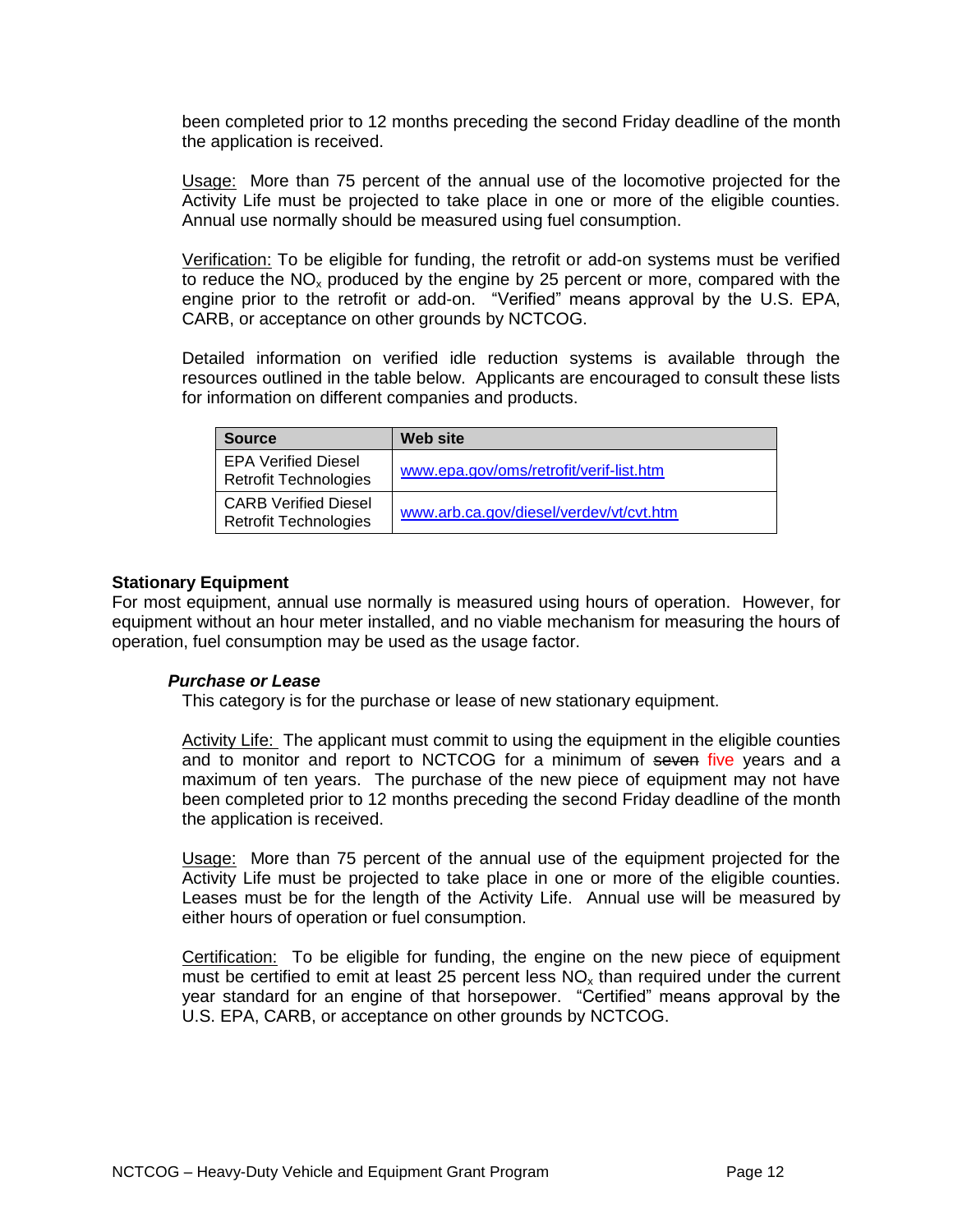#### *Replacement*

This category is for the replacement of stationary equipment with a new or newer piece of equipment. For this category, the applicant must be replacing a piece of equipment with a minimum of five years of remaining useful life.

Activity Life: The applicant must commit to using the piece of equipment in the eligible counties and to monitor and report to NCTCOG for a minimum of five years up to a maximum of seven years. The purchase of the replacement equipment may not have been made prior to the open date of this call for projects.

Usage: More than 75 percent of the annual use projected for the Activity Life must be projected to take place in one or more of the eligible counties. Annual use will be measured by either hours of operation or fuel consumption.

Type: The replacement equipment must be of the same type and should be intended for use in the same application (e.g., well pump or generator) as the equipment being replaced.

Ownership: The applicant must have owned the equipment for a minimum of two years immediately preceding the grant application, and, unless otherwise approved by NCTCOG, the equipment must have been located and used in Texas over the preceding two years, and must be operational. The use of the equipment being replaced must not have changed. NCTCOG may require additional documentation that the equipment would have been used within the eligible counties.

Certification: The engine on the replacement equipment must be certified to emit at least 25 percent less  $NO<sub>x</sub>$  compared with the equipment being replaced. "Certified" means approval by the U.S. EPA, CARB, or acceptance on other grounds by NCTCOG.

#### *Repower of Stationary Equipment*

This category is for the replacement of an existing engine on a piece of stationary equipment with a new, rebuilt, or remanufactured engine. Eligible rebuilt or remanufactured engines must use OEM components only and be purchased from the OEM or its authorized dealers and distributors. NCTCOG may accept engines from suppliers not connected with the OEM, subject to a case-by-case determination.

Activity Life: The applicant must commit to using the piece of equipment in the eligible counties and to monitor and report to NCTCOG for a minimum of five years up to a maximum of seven years. The repower may not have been completed prior to 12 months preceding the second Friday deadline of the month the application is received.

Usage: More than 75 percent of the annual use of the equipment projected for the Activity Life must be projected to take place in one or more of the eligible counties. Annual use will be measured by either hours of operation or fuel consumption.

Certification: The engine must be certified to emit at least 25 percent less  $NO_x$ compared with the engine being replaced, based on the federal standard for that engine. "Certified" means approval by the U.S. EPA, the CARB, or acceptance on other grounds by NCTCOG.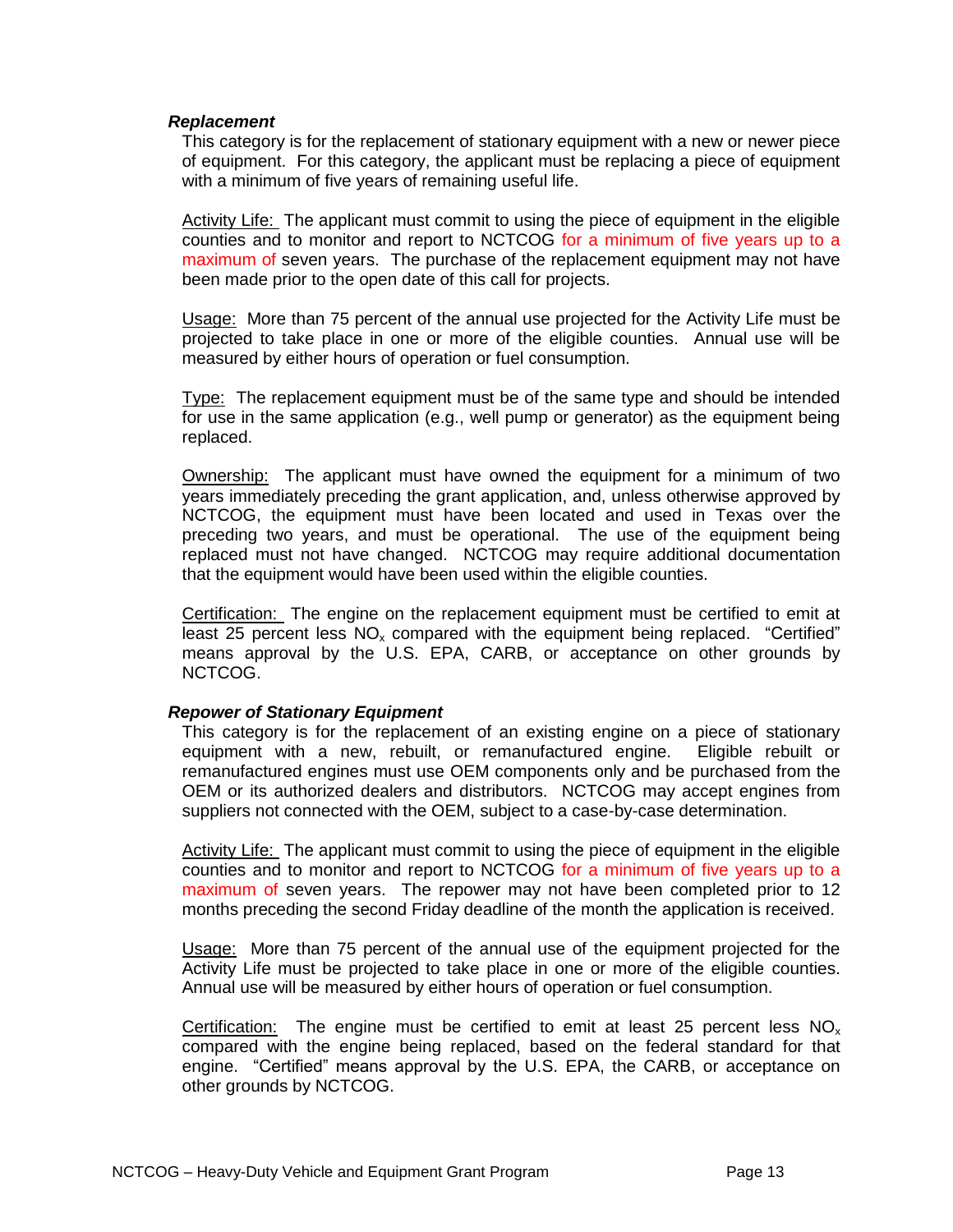### *Retrofit or Add-On of Emissions-Reduction Technology*

This category is for the retrofit of an existing engine on a stationary piece of equipment.

Activity Life: The applicant must commit to using the piece of equipment in the eligible counties and to monitor and report to NCTCOG for a minimum of seven five years up to a maximum of ten years. The purchase of the new piece of equipment may not have been completed prior to 12 months preceding the second Friday deadline of the month the application is received.

Usage: More than 75 percent of the annual usage of the equipment projected for the Activity Life must be projected to take place in one or more of the eligible counties. Annual usage is to be measured by either hours of operation or fuel consumption.

Verification: To be eligible for funding, the retrofit or add-on systems must be verified to emit at least 25 percent less  $NO<sub>x</sub>$  compared with the engine prior to the retrofit or add-on. "Verified" means approval by the U.S. EPA, CARB, or acceptance on other grounds by NCTCOG.

Detailed information on verified idle reduction systems is available through the resources outlined in the table below. Applicants are encouraged to consult these lists for information on different companies and products.

| <b>Source</b>                                               | <b>Web site</b>                         |
|-------------------------------------------------------------|-----------------------------------------|
| <b>EPA Verified Diesel</b><br><b>Retrofit Technologies</b>  | www.epa.gov/oms/retrofit/verif-list.htm |
| <b>CARB Verified Diesel</b><br><b>Retrofit Technologies</b> | www.arb.ca.gov/diesel/verdev/vt/cvt.htm |

#### <span id="page-13-0"></span>**On-Site Electrification and Idle-Reduction Infrastructure**

An eligible activity includes the purchase and installation of on-site infrastructure including auxiliary power units designed to dispense electricity to on-road heavy-duty vehicles (greater than 8,500 pounds GVWR) or locomotives. Subject to approval of NCTCOG, the on-site infrastructure may also include other services, such as air conditioning and heating, phone and cable TV access, and other hospitality services directly related to reducing vehicle idling. Projects are not eligible if the electricity is being used to recharge the battery of a vehicle/piece of equipment which operates solely on electricity rather than an internal combustion engine.

Activity Life: The applicant must commit to using the vehicle/equipment with the infrastructure in the eligible counties and to monitor and report to NCTCOG for a minimum of seven years. The purchase of the infrastructure may not have been completed prior to the open of this application period.

Project Location: Applications must have identified the location of the proposed installation. In some areas, idling operation of on-road vehicles may be limited by locally enforced idling restrictions (Texas Administrative Code, Title 30, §114.512). Therefore, potential applicants should contact NCTCOG staff regarding the eligibility of a proposed idle reduction infrastructure installation. Information on such restrictions, including a map and list of adopting jurisdictions, is available at [www.EngineOffNorthTexas.org.](../Application%20Data/Microsoft/Word/www.EngineOffNorthTexas.org)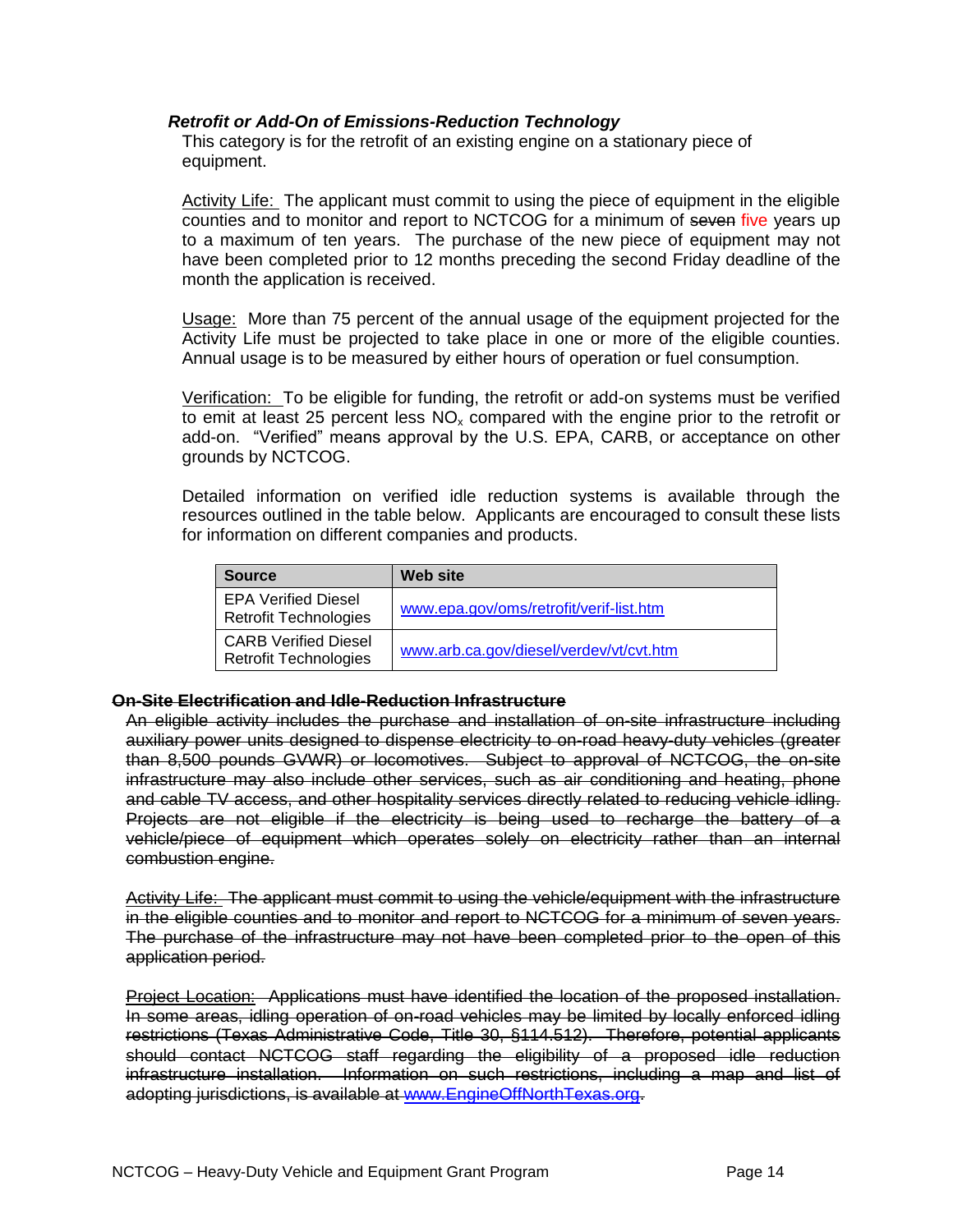Ownership: If the applicant is not the property owner, applications must provide supporting documentation of agreements with the property owner regarding the proposed project. All grant-funded infrastructures are required to be purchased, not leased.

Usage: Annual use will normally be measured using hours of operation of the vehicles or equipment being provided the electricity from the infrastructure. Therefore, a grant recipient must have a viable mechanism for tracking and reporting on the use of vehicles or equipment receiving electricity from the infrastructure.

Verification: Proposed activities must utilize technologies which have been verified by the U.S. EPA and/or the CARB as resulting in quantifiable emission reductions. Detailed information on verified idle reduction systems is available through the resources outlined in the table below. Applicants are encouraged to consult these lists for information on different companies and products.

| <b>Source</b>                                   | Web site                                                                        | <b>Information Provided</b>                       |
|-------------------------------------------------|---------------------------------------------------------------------------------|---------------------------------------------------|
| <b>EPA National</b><br>Clean Diesel<br>Campaign | www.epa.gov/cleandiesel/idle-ncdc.htm                                           | technology descriptions,<br>list of manufacturers |
| EPA SmartWay<br><b>Transport</b><br>Program     | www.epa.gov/smartway/transport/what-smartway/idling-<br>reduction-tech.htm#tech | technology descriptions,<br>cost estimates        |
| <b>CARB</b>                                     | www.arb.ca.gov/msprog/cabcomfort/cabcomfort.htm                                 | technology descriptions                           |

## <span id="page-14-0"></span>**On-Board Electrification and Idle-Reduction Technology**

An eligible activity can include the purchase and installation of equipment that enables onroad heavy-duty vehicles (greater than 8,500 pounds GVWR) or locomotives to operate systems normally supplied power by the propulsion engine through the use of electric power or a secondary on-board engine which produces fewer emissions than the main engine. Eligible equipment may include the following:

- devices added on to enable acceptance of electricity from an external power source
- an auxiliary power unit (APU) purchased and installed on the vehicle to generate electricity
- idle-limiting devices (i.e. automatic shut-down systems) for locomotives only

Activity Life: The applicant must commit to using the vehicle/equipment with the technology in the eligible counties and to monitor and report to NCTCOG for a minimum of five years up to a maximum of seven years. The purchase of the technology may not have been completed prior to the open of this application period.

Usage: More than 75 percent of the annual use of the electricity dispensed from the technology, or the idling operation reduced, projected for the Activity Life, must be projected to take place in one or more of the eligible counties. Annual use will normally be measured using hours of idling operation by the vehicles or equipment being replaced by the electricity from the technology.

Project Location: In some areas, idling operation of on-road vehicles may be limited by locally enforced idling restrictions (Texas Administrative Code, Title 30, §114.512). Accordingly, the project emissions reductions used to determine the cost-effectiveness for on-board idle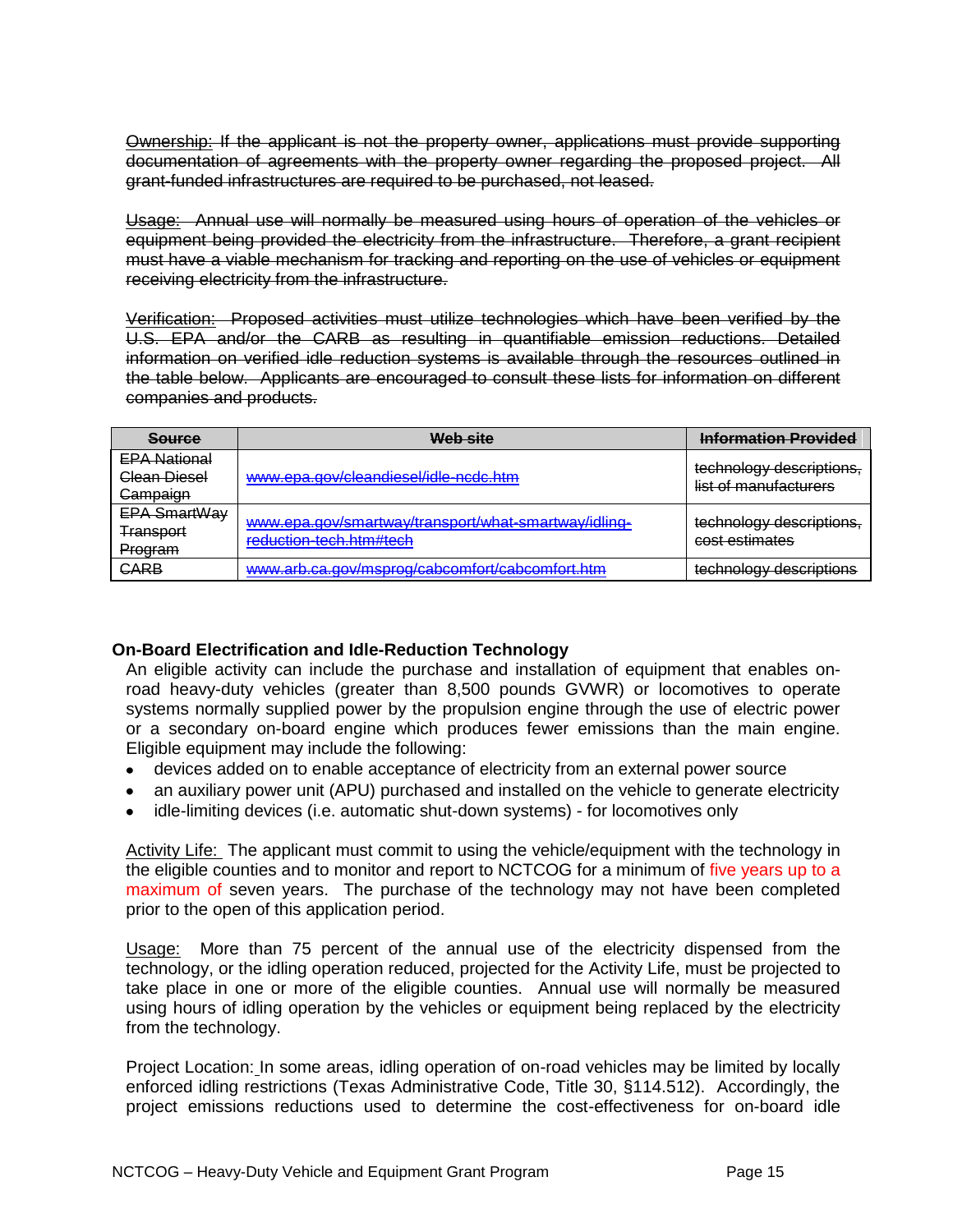reduction activities in an area with such a requirement may not include the replacement of idling hours of operation for on-road vehicles. This restriction does not apply to projects impacting locomotives, or to on-road vehicles that have a gross vehicle weight rating less than 14,000 lbs.

Ownership: Projects may include installation of an idle reduction device on a locomotive or on-road vehicle which is either owned or leased. An applicant who wishes to install an onboard idle reduction device on a leased vehicle must meet the following criteria:

- the lease term must exceed the minimum required Activity Life
- the application must include a statement from the owner of the vehicle (that is, the lessor) which indicates that the lessor is aware of and does not object to the installation of the idle reduction device

Verification: Detailed information on verified idle reduction systems is available through the resources outlined in the table below. Applicants are encouraged to consult these lists for information on different companies and products.

| <b>Source</b>                                               | <b>Web site</b>                         |
|-------------------------------------------------------------|-----------------------------------------|
| <b>EPA Verified Diesel</b><br><b>Retrofit Technologies</b>  | www.epa.gov/oms/retrofit/verif-list.htm |
| <b>CARB Verified Diesel</b><br><b>Retrofit Technologies</b> | www.arb.ca.gov/diesel/verdev/vt/cvt.htm |

Eligible Technology Types: Proposed activities must utilize technologies which have been verified by the U.S. EPA and/or CARB as resulting in quantifiable emission reductions. The table below outlines various categories of technologies that have been verified by these agencies.

| <b>Technology</b><br>Type                                           | <b>Description</b>                                                                                                                                                                                                                                                                                                                                                                     | <b>Applicability</b>                                                                                               |
|---------------------------------------------------------------------|----------------------------------------------------------------------------------------------------------------------------------------------------------------------------------------------------------------------------------------------------------------------------------------------------------------------------------------------------------------------------------------|--------------------------------------------------------------------------------------------------------------------|
| <b>Auxiliary Power</b><br>Units<br>(APU)/Generator<br>Sets          | Generator powered by a small engine (often diesel fueled),<br>a compressor, an alternator, and an inverter/charger. Unit<br>is fully integrated into heating, ventilation, and cooling<br>system and the inverter/charger provides electricity to<br>power accessories. Uses a small volume of fuel as<br>compared to the truck diesel engine. APU engine must be<br>certified by EPA. | On-Road Vehicles<br>(Generally for Class<br>8 Heavy-Duty Trucks<br>of Model Year 2006<br>or Older);<br>Locomotives |
| <b>Battery Air</b><br>Conditioning<br>Systems                       | Provides air conditioning/cooling systems for sleeper<br>cabin. May be paired with a heating technology for more<br>complete climate control.                                                                                                                                                                                                                                          | On-Road Vehicles<br>(Generally for Class<br>8 Heavy-Duty<br>Trucks)                                                |
| <b>Battery Electric</b><br><b>Auxiliary Power</b><br><b>Systems</b> | Uses advanced battery packs which are charged during<br>regular vehicle operation and then provide power needs<br>after the primary engine is turned off.                                                                                                                                                                                                                              | <b>On-Road Vehicles</b>                                                                                            |
| Electrified<br>Parking Space<br>Infrastructure                      | Electrical hardware and an electrical power system<br>installed on the vehicle, enabling it to be "plugged in" to an<br>outfitted parking location (see "Electrified Parking Spaces"<br>below) which provides required power.                                                                                                                                                          | On-Road Vehicles                                                                                                   |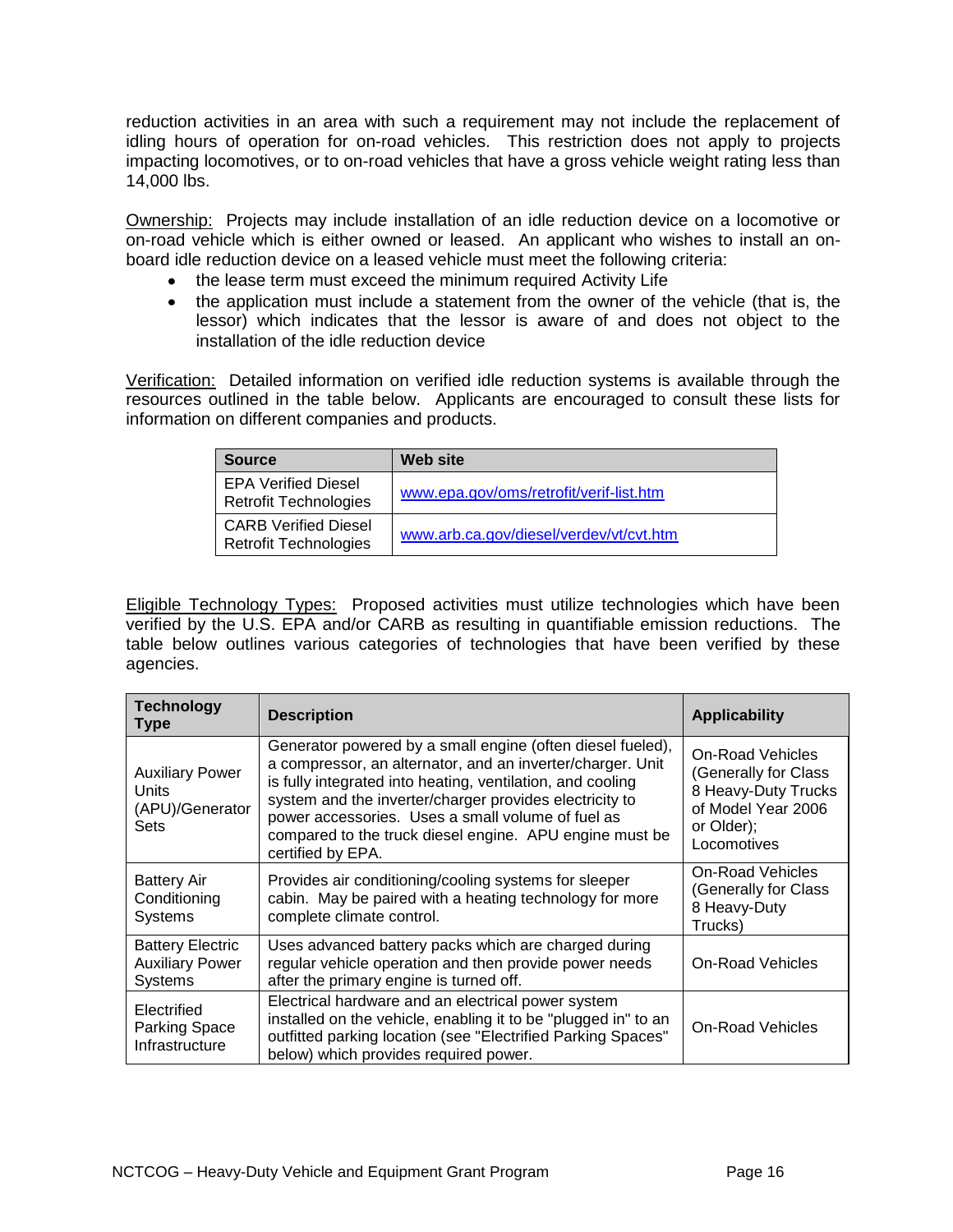| <b>Technology</b><br><b>Type</b>                   | <b>Description</b>                                                                                                                                                                                    | <b>Applicability</b>                                                       |
|----------------------------------------------------|-------------------------------------------------------------------------------------------------------------------------------------------------------------------------------------------------------|----------------------------------------------------------------------------|
| <b>Fuel Operated</b><br>Heaters                    | Provides heat only to cab and/or engine; may be paired<br>with cooling technology to provide more complete climate<br>control. Uses a small volume of fuel as compared to the<br>truck diesel engine. | <b>On-Road Vehicles</b><br>(Generally for Class<br>8 Heavy-Duty<br>Trucks) |
| <b>Thermal Storage</b><br>Systems                  | Stores cooling energy as the vehicle operates and<br>provides air conditioning after the engine has been turned<br>off. May be paired with a heating technology for more<br>complete climate control. | <b>On-Road Vehicles</b><br>(Generally for Class<br>8 Heavy-Duty<br>Trucks) |
| Automatic<br>Engine Stop-<br><b>Start Controls</b> | Controls sense cab and/or engine temperature or battery<br>charge and automatically turns engine on or off to maintain<br>appropriate conditions.                                                     | On-Road,<br>Locomotives                                                    |

## <span id="page-16-0"></span>**ELIGIBLE COSTS**

Reimbursement Costs: Included below are the costs eligible for reimbursement for each type of activity.

#### For On-Road, Non-Road, Locomotive, and Stationary Activities:

*Purchase or Lease:* NCTCOG may reimburse the incremental cost of the purchase of a new vehicle/equipment/locomotive. NCTCOG may also reimburse the incremental costs of the lease which includes costs above those that would otherwise have been incurred for the lease of a baseline vehicle/equipment/locomotive. The incremental cost is the difference between the documented dealer price of a baseline cost, or other appropriate baseline cost established by NCTCOG, and the actual cost of the cleaner vehicle/equipment/locomotive.

*Replacements:* The grant recipient may be eligible for reimbursement of up to 80 percent of the eligible incremental cost for the purchase or lease of the replacement vehicle/equipment/locomotive/engine, not to exceed an incentive amount that results in a cost per ton of \$10,000 per ton of  $NO<sub>x</sub>$  reduced for <u>on-road, non-road, and stationary</u> activities; \$5,000 per ton of  $NO<sub>x</sub>$  reduced for locomotive activities. Costs may include invoice price, including taxes and delivery charges, or the cash basis for the lease charges. Delivery charges from a third-party, not included in the invoice price from the vehicle or equipment vendor, may be included, subject to approval by NCTCOG.

*Repowers:* NCTCOG may reimburse the incremental cost of the replacement engine. The total incentive amount must not exceed the cost of the replacement engine. Expenses for salaries, travel, and overhead, including indirect costs, are not covered. Costs that may be reimbursed, subject to approval by NCTCOG, include:

- invoice cost of the new engine, including sales tax and delivery charges,
- invoice cost of additional equipment that must be installed with the new engine,  $\bullet$
- associated supplies directly related to the installation of the engine,
- costs to remove and dispose of the old engine,
- installation costs,
- reengineering costs, if the vehicle or equipment must be modified for the new engine to fit, and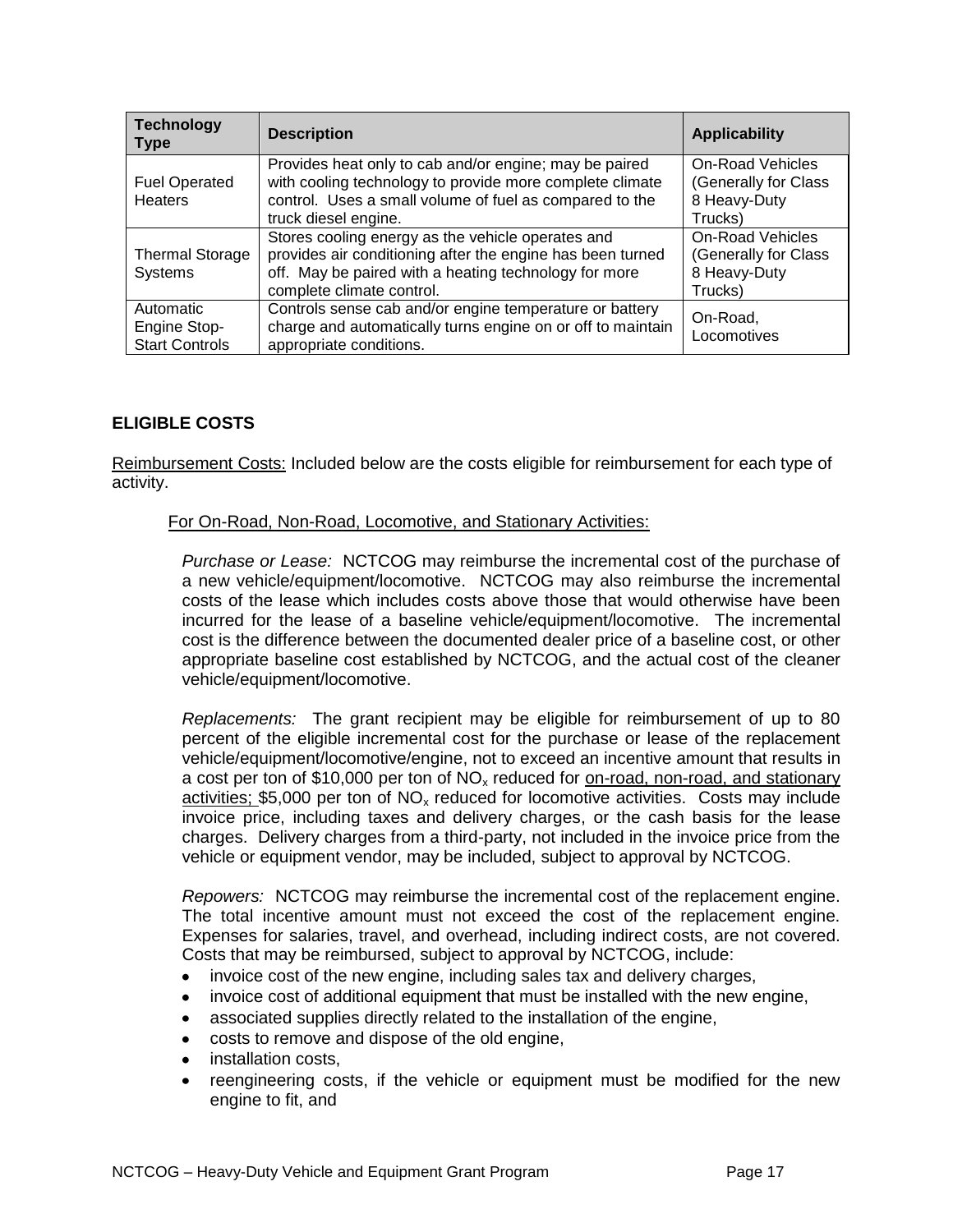• other costs directly related to the project

*Retrofit and Add-on Technologies:* NCTCOG may reimburse the incremental cost of the purchase and installation of retrofit or add-on technology. Expenses for salaries, travel, and overhead, including indirect costs, will not be covered. Costs that may be reimbursed, subject to approval by NCTCOG, include:

- invoice cost of retrofit kit or add-on devices, including sales tax and delivery charges,
- associated supplies directly related to installation of the devices,
- installation costs.
- reengineering costs, if vehicle or equipment must be modified for retrofit or add-on devices to be installed and used, and
- other costs directly related to the project.

For On-Site Electrification and Idle-Reduction Infrastructure: The grant recipient may be eligible for reimbursement up to 50 percent of the total eligible costs for the purchase and installation of electrification and idle-reduction infrastructure. Costs that may be reimbursed by NCTCOG, subject to its approval, include:

- invoice cost of infrastructure equipment, including sales tax and delivery charges;
- cost of associated supplies directly related to installation of infrastructure;
- installation costs:
- costs of design and engineering work directly necessary for installation of infrastructure;
- reengineering and construction costs, if the existing site must be modified to allow for installation of infrastructure; and
- **•** other costs directly related to the project.

#### For On-Board Electrification and Idle Reduction Infrastructure:

*Locomotive projects:* The grant recipient may be eligible for reimbursement up to \$5,000 per ton based upon cost per ton  $NO<sub>x</sub>$  reduced.

*On-road vehicle projects:* The grant recipient may be eligible for reimbursement up to  $$10,000$  per ton of NO<sub>x</sub>.

Expenses for salaries, travel, land purchases, and overhead, including indirect costs, will not be covered. Costs that may be reimbursed by NCTCOG, subject to its approval, include:

- invoice cost of infrastructure equipment, including sales tax and delivery charges;
- cost of associated supplies directly related to installation of infrastructure;
- installation costs;
- reengineering costs, if the vehicle or equipment must be modified to allow for installation of the infrastructure; and
- other costs directly related to the project.

Eligible expenses: This includes purchase and installation costs only; costs related to operation and maintenance, travel, personnel, consultant fees, and administrative or other indirect expenses are not eligible for grant funding. NCTCOG reserves the right to partially fund a project and may award less money than is requested.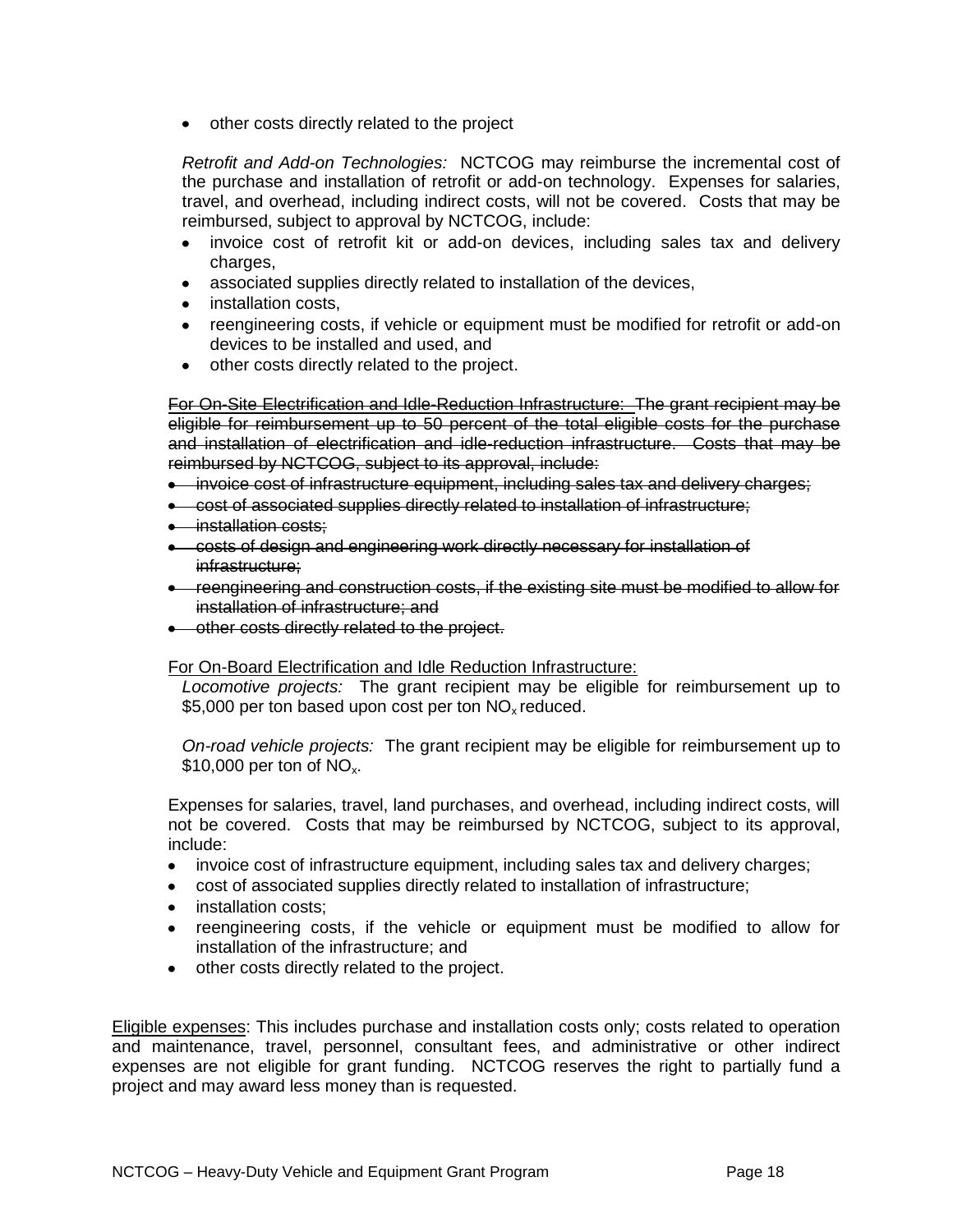Incremental Cost: The capital cost of the proposed activity must be reduced by the value of any existing financial incentive, not including a grant through the HDVEGP, that directly reduces the cost of the proposed activity, including tax credits or deductions, default scrap value, other grants, or any other public financial assistance.

Project Cost-Per-Ton: The cost-per-ton of a project must not exceed \$10,000 per ton of  $NO<sub>x</sub>$ emissions reduced in the eligible counties for which the project is proposed for on-road, nonroad, and stationary activities; \$5,000 per ton of  $NO<sub>x</sub>$  reduced in the eligible counties for locomotive activities. Individual activities included under a single project application may exceed that amount, but the combined project must meet the cost-effectiveness standard. Infrastructure activities including infrastructure costs that are part of a broader repower, retrofit, replacement or add-on project are excluded from the cost-effectiveness limit of \$10,000 per ton.

## <span id="page-18-0"></span>**INELIGIBLE COSTS**

Internal Costs: Administrative costs and other internal costs of the grant recipient—including but not limited to personnel expenses, internal salaries, indirect costs, and travel—are not eligible. This restriction also applies to situations where the grant recipient acts as a transporter for delivery of the grant-funded vehicle or equipment before or after its acceptance.

Financing Fees: Fees associated with Buy Boards and/or financing are not eligible.

Consultant Fees: Consultant fees for the preparation of a grant application, either directly or as an addition of the cost basis of the grant-funded vehicle, equipment, or engine, are not eligible for reimbursement by NCTCOG.

Third-Party Feeds: Fees for a third-party consultant hired by the grant recipient to manage and administer the grant-funded activities, including coordination of the work and submission of reports and paperwork to NCTCOG for the grant recipient, are not eligible. This restriction is not intended to limit the ability of the vehicle or equipment supplier or installer to include reasonable and necessary costs for managing the work to be performed in the price of the vehicle, equipment, or installation services. The costs for professional services, including engineering and technical work, required for completion of the activity may be included, subject to the restrictions pertaining to that type of project. Per the Uniform Grant Management Standards (UGMS), the cost plus a percentage of cost method of contracting for professional services shall not be used.

## <span id="page-18-1"></span>**PROGRAMMATIC CONDITIONS**

Project Type: Project(s) need to be a heavy-duty project type described in section "Eligible Activities" above. All project types are required to achieve a reduction of  $NO<sub>x</sub>$  emissions.

Bids/Quotes Included: The bid/quote should include purchase price, taxes, and any applicable installation costs.

EPA/CARB Certification Documentation: Applicant must document EPA/CARB approval of requested engine repowers/vehicle conversions; those proposing repower/overhaul projects must submit EPA/CARB engine certification. Retrofit projects must be EPA/CARB verified and must also include a copy of EPA or CARB certification. Idle reduction technology units must be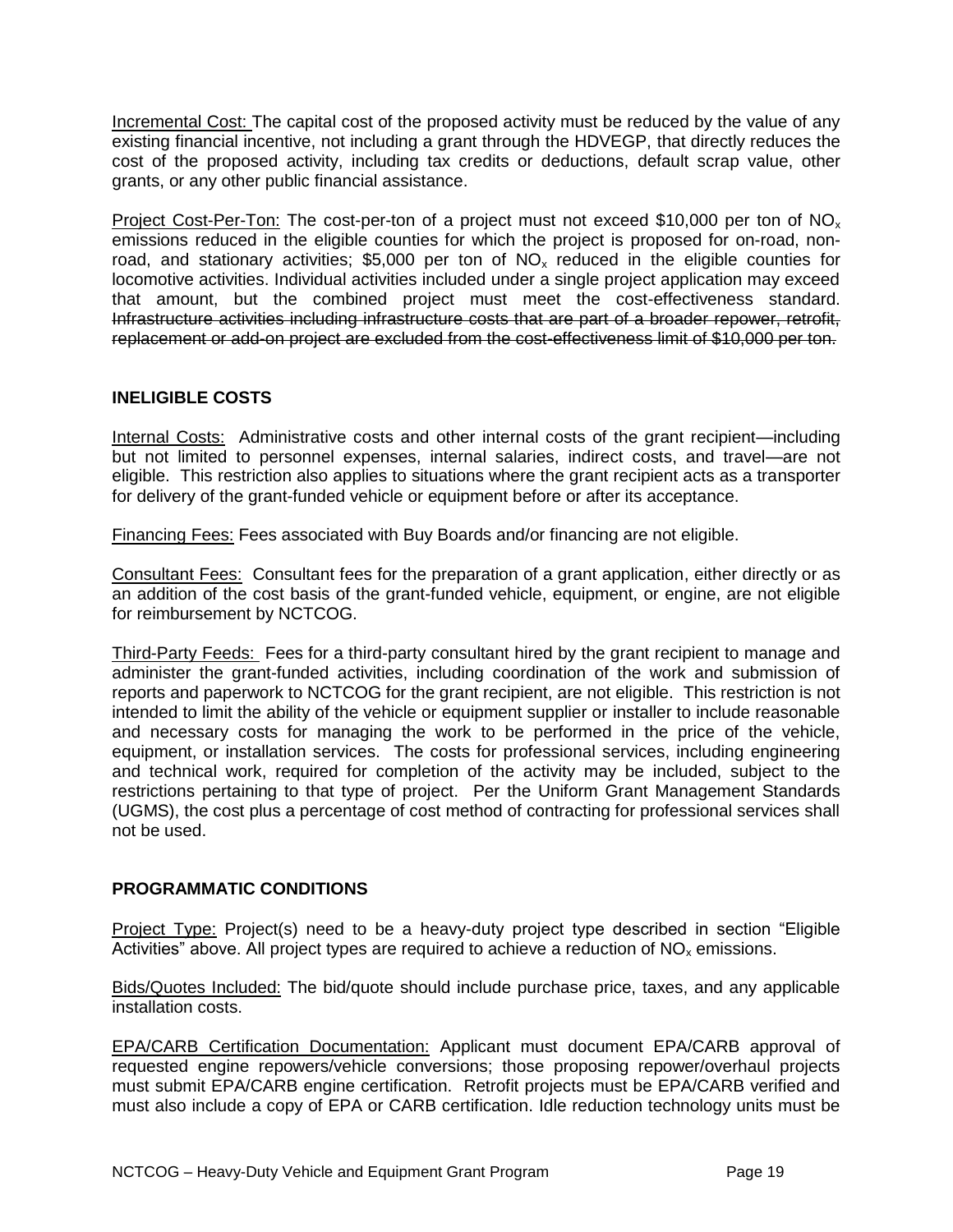on the EPA verified technology list, which can be found at [http://www.epa.gov/smartwaylogistics/transport/what-smartway/verified-technologies.htm#idle.](http://www.epa.gov/smartwaylogistics/transport/what-smartway/verified-technologies.htm#idle)

Clean Fleet Vehicle Policy Adoption: All public sector entities must have adopted the Clean Fleet Vehicle Policy prior to application submittal and be in compliance with annual reporting requirements. Entities that have adopted the policy must be in compliance with all policy requirements, including annual reporting, in order to be eligible for funding. For more information on the Clean Fleet Vehicle Policy, or to check your organization's status, please visit [www.nctcog.org/fleetpolicy.](http://www.nctcog.org/fleetpolicy) Private entities are encouraged to adopt a similar policy, as it may be used as an evaluation criterion.

Usage Reporting: Applicant must commit to complete semi-annual usage reporting on project use for the full Activity Life of the project. The Activity Life for each project type is outlined in the Eligible Activities section.

Operation: Equipment must operate within the 9-county NCTCOG service area and must continue to operate within the stated counties of operation for the entire approved Activity Life of the grant.

Project Dates: Projects must be implemented by July 31 June 30, 2011.

Multiple Activities: One or more eligible activities of the same emissions source (i.e., on-road, non-road, locomotive, etc.) and project type (i.e., replacement, repower, retrofit, etc.) that will occur in the same primary area may be included under one project application.

Different Engine/Equipment/Vehicle Model Years: The model year of the engine, not vehicle or equipment model year, must be used to determine the baseline emissions standard for emissions-reduction calculations.

Combined Technologies: Where two technologies (e.g., repower plus retrofit) are combined on the same vehicle, equipment, and/or engine, NCTCOG may consider combined reductions from the two technologies in meeting the 25 percent requirements. This decision will be solely at the discretion of NCTCOG, and will be based on its determination that the combination of the two technologies will permanently reduce emissions by at least 25 percent.

TxLED: Effective October 1, 2005, diesel fuel produced for use in compression-ignition engines in certain counties in Texas became subject to Texas Low Emission Diesel (TxLED) rules as adopted by TCEQ (30 TAC §114.312 - §114.319). The counties affected by TxLED requirements currently include all of the areas eligible for HDVEGP funding, as listed previously in this document. For vehicles/equipment operating in these areas, the baseline and reduced emissions rate calculations for diesel-engine usage must be adjusted using a correction factor in addition to any other calculation adjustments.

Voluntary Reductions: An activity must be voluntary in nature and not required by any State or federal law, rule, regulation, memorandum of agreement, or other legally binding document.

State Implementation Plan (SIP) Credits: An activity involving a new emissions reduction measure that would otherwise generate marketable credits under State or federal emissionsreduction credit averaging, banking, or trading programs is not eligible for funding under this program unless: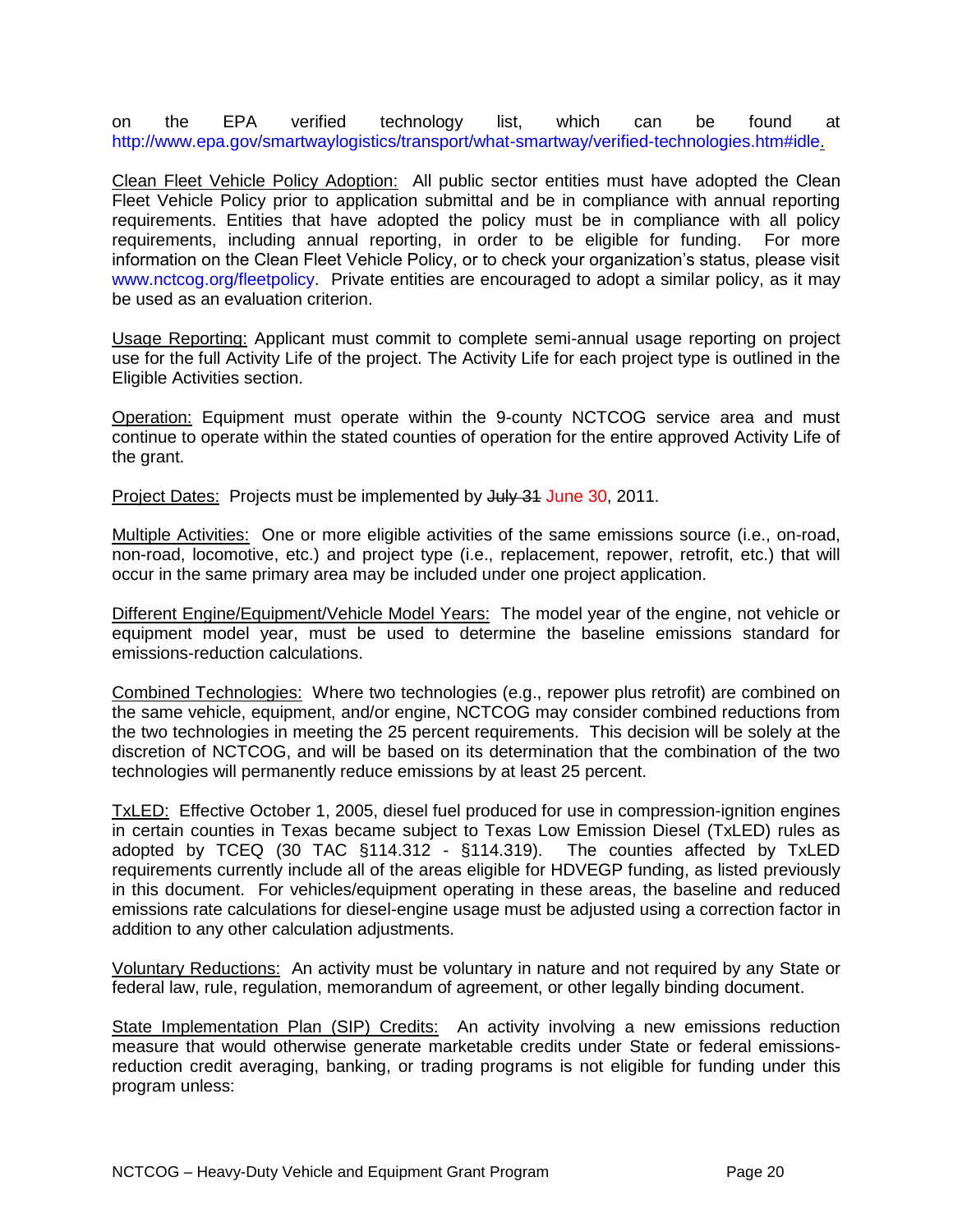- the activity includes the transfer of the reductions that would otherwise be marketable credits to the State Implementation Plan or the owner or operator, as provided under Texas Health and Safety Code 386.056; and
- the reductions are permanently retired.

In addition, infrastructure projects must result in new, surplus emissions reductions that will then be available to NCTCOG for use in the SIP.

Financial Disclosure: Applicant must notify NCTCOG of the value of any existing financial incentive that directly reduces the cost of the proposed activity, including tax credits or deductions, other grants, anticipated scrap value, or any other public financial assistance, to allow for accurate calculation of incremental cost.

Program Income: Any funds received for scrapped equipment/engines will be treated as program income, which may include deducting scrap value from the total project cost for the purposes of calculating total eligible grant amount, or using scrap value as part of the applicant's required cost share. Applicants may be required to report scrap value when requesting reimbursement for implemented activities, or to retain scrapped equipment for internal use.

Notification: Applicants must agree to notify NCTCOG of any changes in the following during the Activity Life: termination of use, change in use, sale, transfer, or accidental or intentional destruction of grant-funded vehicles, equipment, or infrastructure.

Written Certification of Disposition: At the end of the Activity Life, the applicant must provide to NCTCOG a written certification of the disposition of grant-funded vehicles/equipment. The certification shall describe the continued use and condition of the vehicles/equipment, fair market value, remaining useful life, and any actual or anticipated improvements that may increase the value of the vehicles/equipment.

## <span id="page-20-0"></span>**CALCULATING NO<sup>x</sup> EMISSIONS REDUCTIONS AND COST PER TON**

The emissions standards and emissions factors applicable to this program are provided in the HDVEGP calculators, which are available at [www.nctcog.org/trans/air/programs/terp/hdvegp.](http://www.nctcog.org/trans/air/programs/terp/hdvegp) These may be used by applicants to estimate the cost per ton of proposed activities. Grant awards and project evaluation will be based upon emissions reductions and cost per ton as quantified by NCTCOG staff. The specific baseline  $NO<sub>x</sub>$  emissions standards for each activity type are described below.

On-Road and Non-Road: The baseline  $NO<sub>x</sub>$  emissions standards for this program will be the federal standards applicable to the type of engine and model year.

Locomotive: Federal standards apply to locomotives manufactured in 1973 and later. See Federal Registry Title 40 Part 92- Control of Air Pollution from locomotives and locomotive engines. Electric locomotives, historic steam-powered locomotives, and locomotives originally manufactured before 1973 are not regulated. If locomotive project is a replacement/repower of a regulated engine, emission reductions are calculated assuming the locomotive is already at federal standards.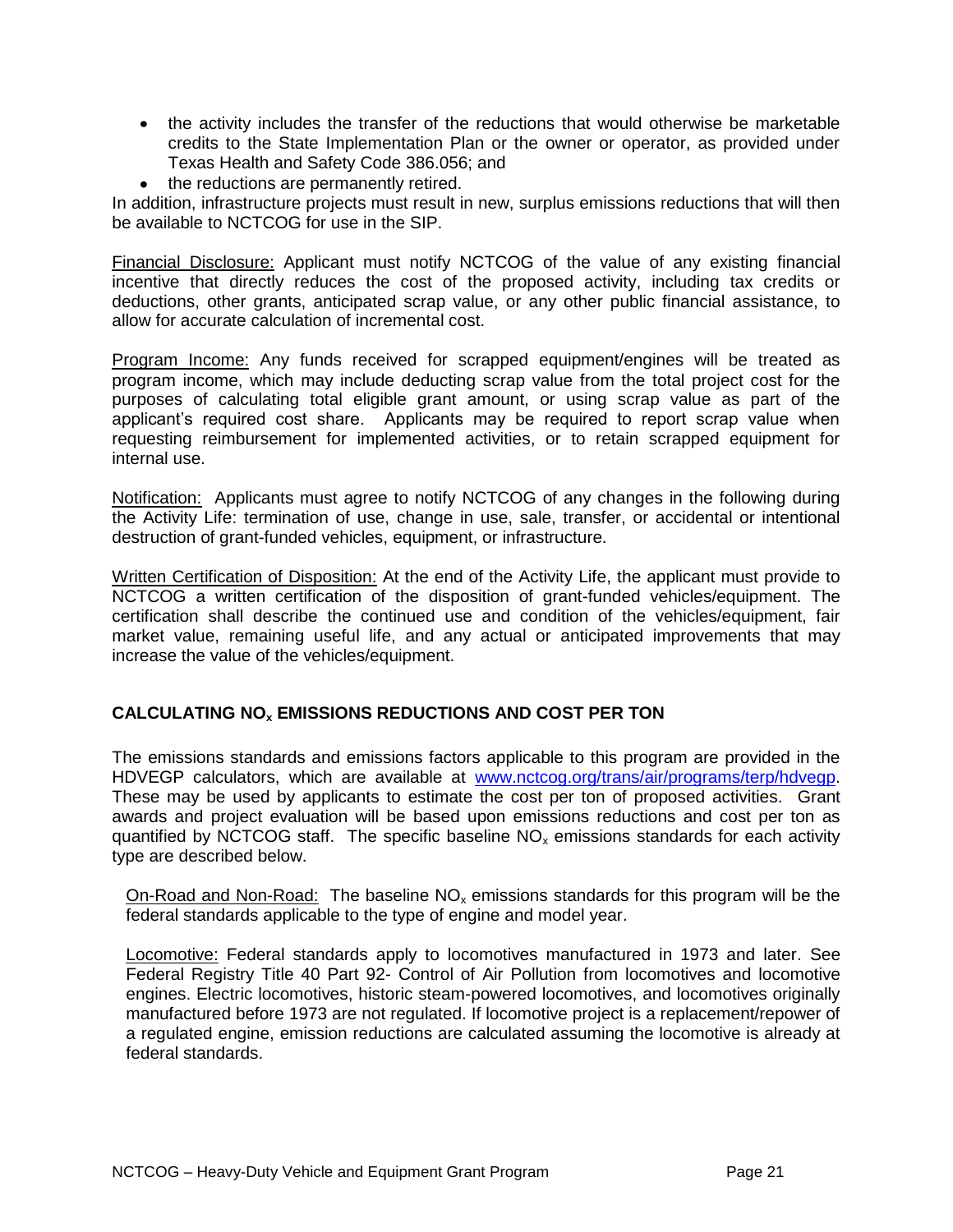Stationary: The baseline  $NO<sub>x</sub>$  emissions standards for this program normally should be the federal standards applicable to the type of engine involved. For most agricultural irrigationpump activities, the standards applicable to non-road engines will apply.

Refueling Infrastructure: The baseline NO<sub>x</sub> emissions standards for this program normally should be the federal standards applicable to the engines being provided the fuel from the infrastructure.

On-Site Electrification and Idle-Reduction Infrastructure: The baseline NO<sub>x</sub> emissions standards for this program normally should be the federal standards applicable to the engines receiving electricity from the infrastructure.

On-Board Electrification and Idle-Reduction Technology: The baseline  $NO<sub>x</sub>$  emissions standards for this program normally should be the federal standards applicable to the engines being provided the electricity from the infrastructure.

## <span id="page-21-0"></span>**VEHICLE/EQUIPMENT AND ENGINE DISPOSITION**

Vehicles/equipment and engines being replaced must be rendered permanently inoperable and disposed of in an environmentally responsible manner in accordance with local disposal laws. This includes drilling a three-inch hole in the engine block, cutting the frame of the chassis in a wedge 75 percent of the way through, and recycling salvageable materials. Other permanent destruction methods may also be allowable upon approval by NCTCOG. An engine may be retired either by the drilling method previously mentioned, or by sending it to a remanufacturing facility. The facility must be operated or authorized by the original engine manufacturer to remanufacture the engine. The process includes removing all parts and using the old block to build a remanufactured engine with a new serial number. Documentation of disposition, including before and after photographs, will be required for reimbursement. NCTCOG staff will be available, upon request, to witness vehicle and/or engine destruction if so desired.

## <span id="page-21-1"></span>**APPLICATION PROCESS**

To apply for funding, applicants must submit a completed grant application, with original signatures and all required attachments, to NCTCOG staff at the address indicated below. Supporting documentation regarding adopted policies should be included as appropriate. Applicants should refer to the application checklist to ensure a complete submittal. Application forms and other materials for the HDVEGP may be downloaded from the program Web site at [www.nctcog.org/trans/air/programs/terp/hdvegp](http://www.nctcog.org/trans/air/programs/terp/hdvegp) or a hard copy may be obtained by contacting NCTCOG staff as indicated above in the *Contact Information* section of this document.

Price quotes submitted with a grant application should follow the instructions outlined below. No price comparison is required if the applicant is a government entity and will use competitive purchasing procedures or purchase from a cooperative purchasing program. Price information from a cooperative purchasing list or a written price quote must still be provided to show the expected cost. When requesting a price, applicants should provide these guidelines to the dealer to ensure that price quotes are prepared in accordance with the instructions. Failure to provide price quotes meeting these requirements may result in denial of the application.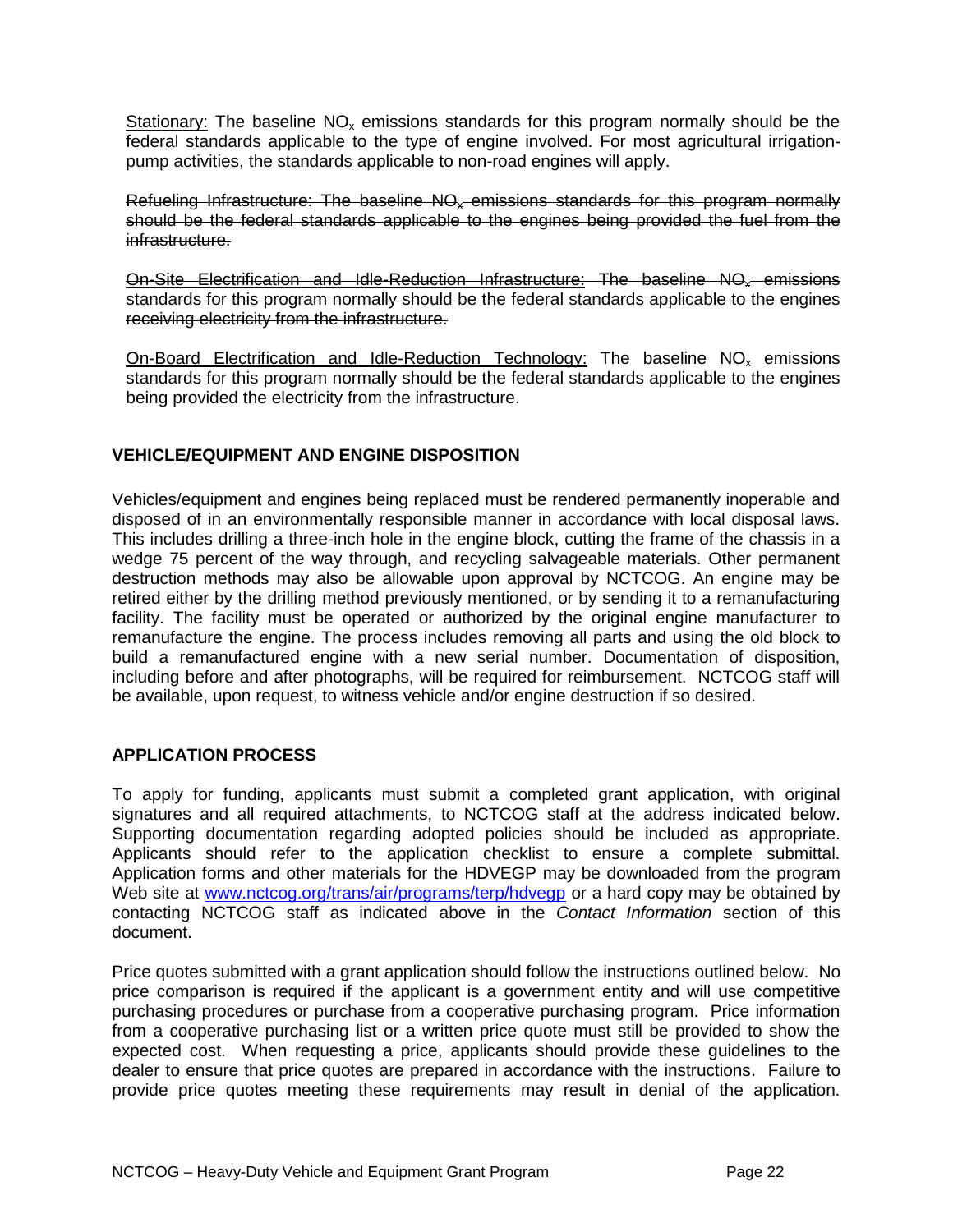NCTCOG may exclude portions of the costs from consideration based on a determination that those costs are not reasonable or necessary.

- Price quotes must be original and must have the applicant's name on the quote.
- The dealer should sign and date the quote and provide contact information. In general, the price quote should be dated no more than three months prior to the application date.
- The price quote should include specifications and prices for the standard vehicle or equipment options and additional equipment and options, to include, as applicable:
	- o Specifications of the vehicle or equipment
	- o Base price for standard feature vehicle or equipment
	- o Itemized list and prices for factory-installed optional features
	- $\circ$  Itemized list of and price for add-on equipment to be sold and installed by the dealer (i.e., dump bed, wet kit, etc.). Extra equipment sold and installed by a third party should not be included in the incremental cost. Also, non-permanent optional attachments, not directly required for the primary function of the vehicle or equipment, should not be included in the incremental cost. For example, a bucket may be included in the cost of an excavator, but an optional backhoe attachment for an agricultural tractor should not be included.
	- o Additional fees and charges
	- o Taxes

**[Applications](http://www.nctcog.org/trans/clean/schoolbus/index.asp?) must be received "in-hand" by 5:00 pm Central Time on the second Friday, April 8, 2011 of the month, beginning March 11, 2011, in order to be considered with that month's applications.** Applications which have been postmarked but are not received by the Friday deadline, and/or for which NCTCOG staff must request supplemental information, will be considered with applications received in a subsequent week upon receipt of the complete application packet in-hand. As applications are evaluated and awarded on a modified firstcome-first-served basis, applicants are encouraged to submit projects as early as possible to maximize the availability of grant funds at the time of application evaluation. Faxed copies of the application packet will not be accepted.

Submit one (1) hard copy, with original signatures, of the completed application to:

North Central Texas Council of Governments Transportation Department Attn: Amanda Brimmer 616 Six Flags Drive Centerpoint Two Arlington, Texas 76011

#### **CONSULTANTS**

Private consultants may be available to assist in completing and submitting an application. These consultants do not represent NCTCOG, and NCTCOG neither encourages nor discourages the use of a consultant to assist with the application process. NCTCOG has no agreement with any consultant and applications submitted by a particular consultant will not receive any more favorable treatment than other applications. Any fees charged by a consultant are the responsibility of the applicant and may not be charged to the grant, either directly or as an addition to the cost basis of the grant-funded equipment. Also, all purchase decisions must be based on sound business practices and arm's length bargaining. It is generally considered acceptable for an applicant to allow assistance from a dealer or an agent of a dealer in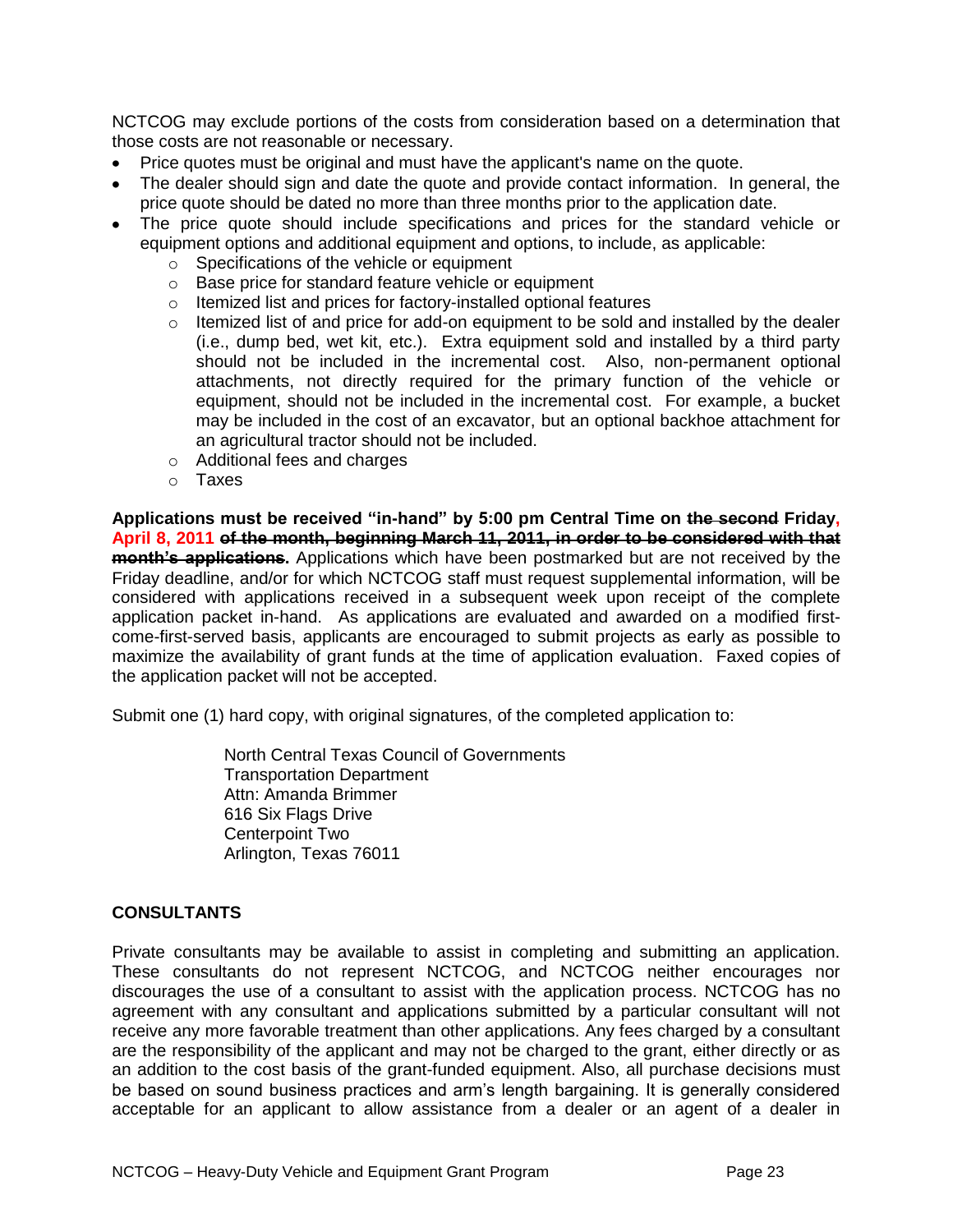preparing an application, as long as any decision by the applicant to purchase the grant-funded vehicles or equipment from that dealer is made independently and meets the other reasonableness provisions in the grant contract.

## <span id="page-23-0"></span>**SELECTION CRITERIA**

Properly completed applications will be evaluated and ranked by NCTCOG staff based on the following criteria:

| <b>Criteria</b>                                          | <b>Description</b>                                                                                                                                                                                                                                                                                                                                                                                                                                                                                                    | <b>Maximum</b><br><b>Score</b> |
|----------------------------------------------------------|-----------------------------------------------------------------------------------------------------------------------------------------------------------------------------------------------------------------------------------------------------------------------------------------------------------------------------------------------------------------------------------------------------------------------------------------------------------------------------------------------------------------------|--------------------------------|
| NO <sub>x</sub> Cost per<br>Ton                          | Cost per ton of $NOx$ reduced in the DFW nine-county ozone<br>80 Points<br>nonattainment area                                                                                                                                                                                                                                                                                                                                                                                                                         |                                |
| Feasibility                                              | Timely Implementation Schedule (all projects must be complete by<br>July 31 June 30, 2011)<br>Clearly Identified Project Costs, Implementation Procedures, Source<br>of Match                                                                                                                                                                                                                                                                                                                                         |                                |
|                                                          | Previous Participation in Regional Transportation Council Funding<br>Programs<br>Applicants with no previous participation will receive neutral<br>$\circ$<br>consideration for this element                                                                                                                                                                                                                                                                                                                          |                                |
| Partnership                                              | Adoption of Regional Transportation Council recommended policies<br>Required: Clean Fleet Vehicle Policy<br>$\circ$<br><b>Encouraged: Locally Enforced Idling Restrictions</b><br>$\circ$<br>Additional applicant match offered (i.e. less than 50% of total cost<br>requested)                                                                                                                                                                                                                                       | 20 Points                      |
| Regional<br>Transportation<br>Council Strategic<br>Goals | Environmental Justice<br>٠<br>Located in a community of concern (defined as an area<br>$\circ$<br>having a high density of the following protected populations:<br>minority, age 65 or older, disabled, female head of<br>household, below poverty line)<br>Applicant qualifies as a disadvantaged business enterprise<br>$\circ$<br>(includes minority-owned and woman-owned businesses)<br>Regionally innovative projects<br>Encourages wider adoption and use of advanced<br>$\circ$<br>technologies in the region |                                |

NCTCOG is not obligated to fund a proposal from an applicant that has demonstrated marginal or unsatisfactory performance on previous grants or contracts with NCTCOG and/or other State agencies. NCTCOG is not obligated to fund a proposal from an applicant based on a determination of the risks associated with the applicant, including the financial condition of the applicant and other risk factors as may be determined by NCTCOG.

Regardless of the scores and ranking assigned, NCTCOG may base funding decisions on other factors associated with best achieving the goals of the program, and NCTCOG is not obligated to select a project for funding. Additionally, NCTCOG may select parts of a proposal for funding and may offer to fund less than the dollar amount requested in a proposal.

## <span id="page-23-1"></span>**GRANT ADMINISTRATION AND REIMBURSEMENT OF EXPENSES**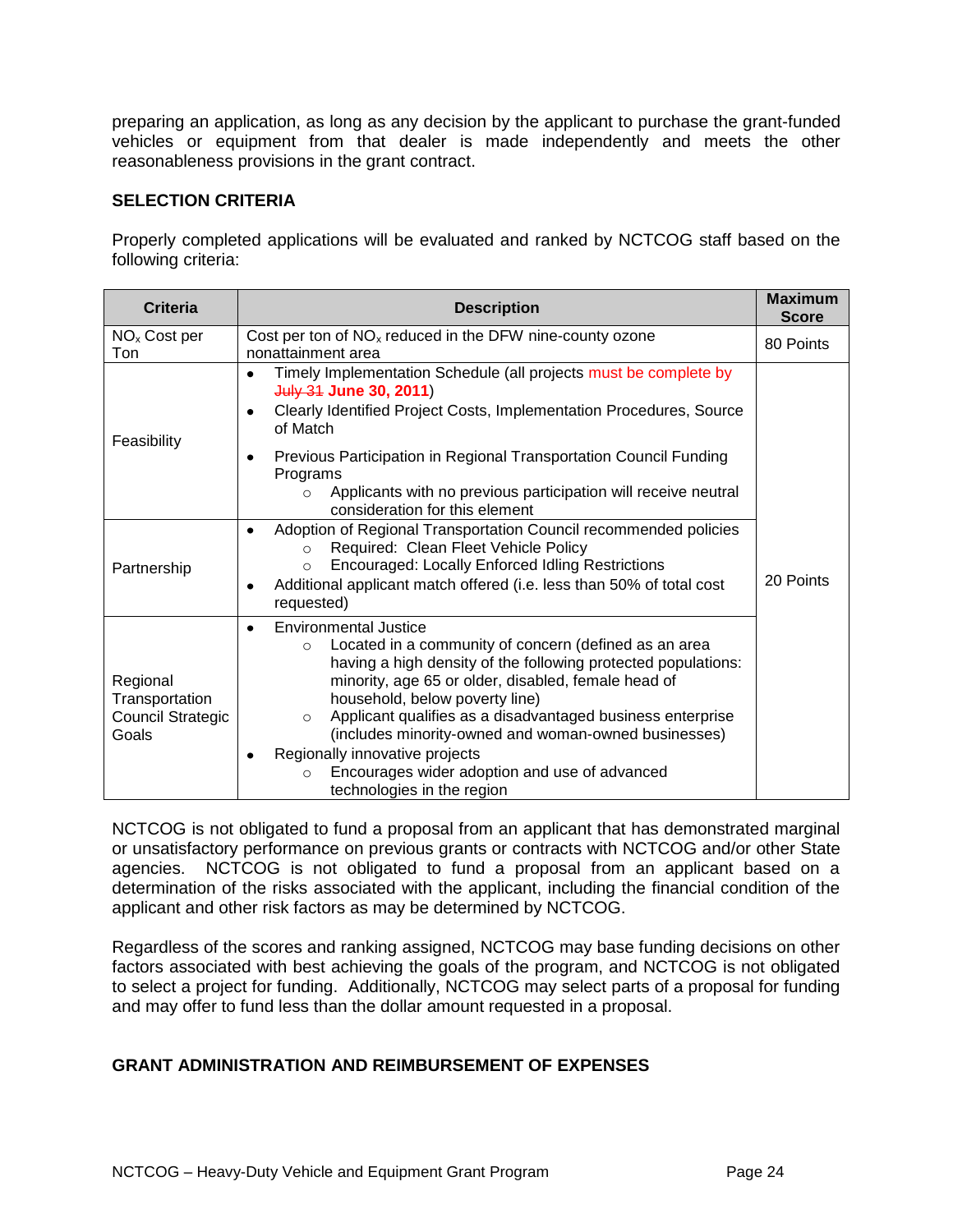Successful applicants will be notified by phone or other means of their selection and the amount of grants funding that may be awarded. Entities selected to receive grant funding will be required to execute a contract with NCTCOG. All services or work carried out under a contract awarded as a result of this call for projects must be completed within the scope, time frames, and funding limitations specified by the contract. Upon signature and execution of the contract by NCTCOG, a copy of the executed contract will be returned to the applicant, at which time the grant will be considered awarded.

Grant funds will be paid out on a reimbursement basis for eligible expenses incurred and paid by the grant recipient. A cost may not be considered incurred until the grant-funded technology has been received and accepted by the grant recipient. Requests for reimbursement shall include documentation to show that the equipment has been received and installed, and that the expenses have been incurred and paid by the grant recipient. Recipients will also have the option to assign their grant payments directly to a dealer or service provider. NCTCOG will supply reimbursement request and reporting forms for use by the recipient. *Under no circumstance will reimbursement payments be issued for expenses incurred prior to the open date of this application period.*

Upon completion of all grant-funded purchases, the grant recipient will need to submit a final request for reimbursement of all remaining unreimbursed expenses. The final request must include a completed and signed release of claims.

The grant recipient must also agree to place a label or sticker on the grant-funded vehicles and equipment, upon request by NCTCOG.

Applicants that are successfully awarded funding through this CFP are obligated to fulfill the requirements of the contract, including surrendering all eligible SIP credits to NCTCOG for the full Activity Life of the project. The recipient is responsible for achieving the annual and total  $NO<sub>x</sub>$  emissions reductions within the eligible areas as defined in the contract. Recipients will be required to return all or a pro rata share of the grant funds to NCTCOG if the emissions reductions are not achieved.

Grant recipients are responsible for complying with all U.S. Internal Revenue Service (IRS) laws and rules regarding the taxable status of grants. The grant payments are Form 1099 reportable.

## **LOCAL MATCH REQUIREMENT**

Applicants will need to identify sources of local match prior to submitting the application. Also, matching funds must not already be tied to emission reduction commitments. Applicants must surrender emissions reductions to NCTCOG to meet air quality requirements and goals.

## <span id="page-24-0"></span>**REPORTING REQUIREMENTS**

Award recipients must commit to submitting semi-annual reports on the use of funded technologies for the duration of the project Activity Life. Reporting may include information such as hours of operation, mileage, and/or fuel use, in addition to operation location(s).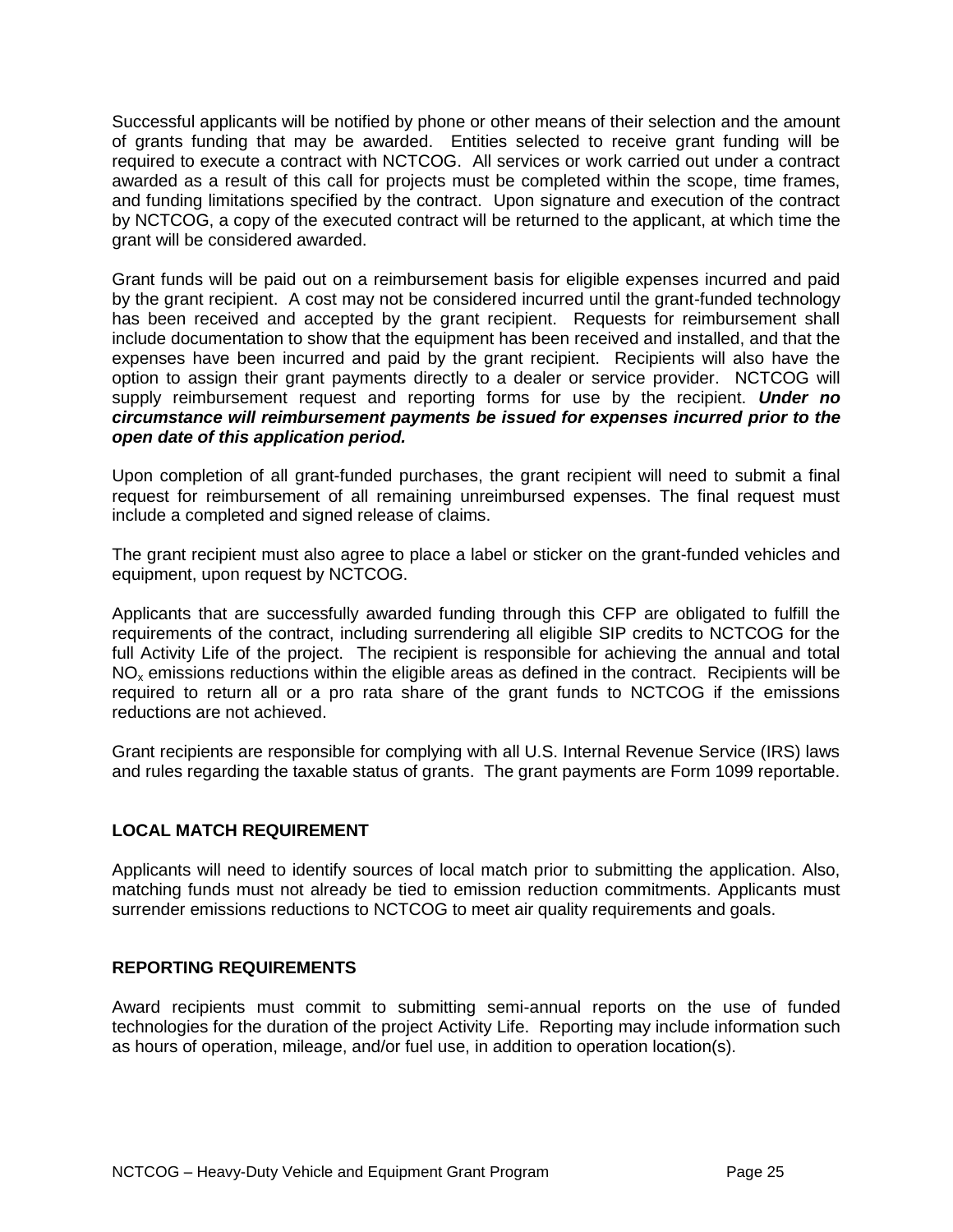## <span id="page-25-0"></span>**DEFINITIONS**

Terms as they are defined in Texas Health and Safety Code, Chapter 386, and the TCEQ rules (30 TAC 114.620) apply to this program, except as such terms are further defined and have the meanings as explained below.

- 1. **activity:** Each individual purchase or lease, replacement, repower, retrofit of an onroad vehicle, non-road piece of equipment, locomotive, or stationary equipment. An activity also includes each purchase of on-vehicle infrastructure, on-site infrastructure, or qualifying fuel as may be specifically grouped as an activity by NCTCOG in the application forms and approved under a grant contract.
- 2. **activity life:** The period used to determine the emissions reductions and costeffectiveness of the activity. A grant recipient must commit to using the grant-funded vehicles and equipment within the eligible counties and for the percentage of annual use and total amount of annual use for the Activity Life. For replacement/repower projects, the Activity Life is also the number of years the applicant would have continued to operate the old piece of equipment had grant funds not been available. NCTCOG requires a third-party mechanic to verify equipment remaining useful life.
- 3. **cost per ton:** The total dollar amount expended divided by the total number of tons of reduced  $NO<sub>x</sub>$  emissions over the Activity Life attributable to that expenditure.
- 4. **incremental cost:** The cost of an applicant's project, less a baseline cost that would otherwise be incurred by an applicant in the normal course of business. It may include added lease or fuel costs as well as additional capital costs.
- 5. **motor vehicle:** A self-propelled device designed for transporting persons or property on a public highway that is required to be registered under Texas Transportation Code Chapter 502.
- 6. **non-road equipment:** A piece of equipment, excluding a motor vehicle or on-road heavy-duty vehicle, that is powered by a non-road engine, including non-road and non-recreational equipment and vehicles; construction equipment; industrial equipment; mining equipment; locomotives; marine vessels; and other high-emitting engine categories.
- 7. **non-road engine:** An internal combustion engine that is in or on a piece of equipment that is self-propelled or that propels itself and performs another function, excluding a vehicle that is used solely for competition, a piece of equipment that is intended to be propelled while performing its function, or a piece of equipment designed to be capable of being carried or moved from one location or another. In general, an engine that will stay at a single site for at least a full year will be considered a stationary engine, rather than a non-road engine. NCTCOG will make the final determination of the type of engine.
- 8. **on-road heavy-duty vehicle:** An on-road motor vehicle that has a gross vehicle weight rating of 8,500 pounds or more.